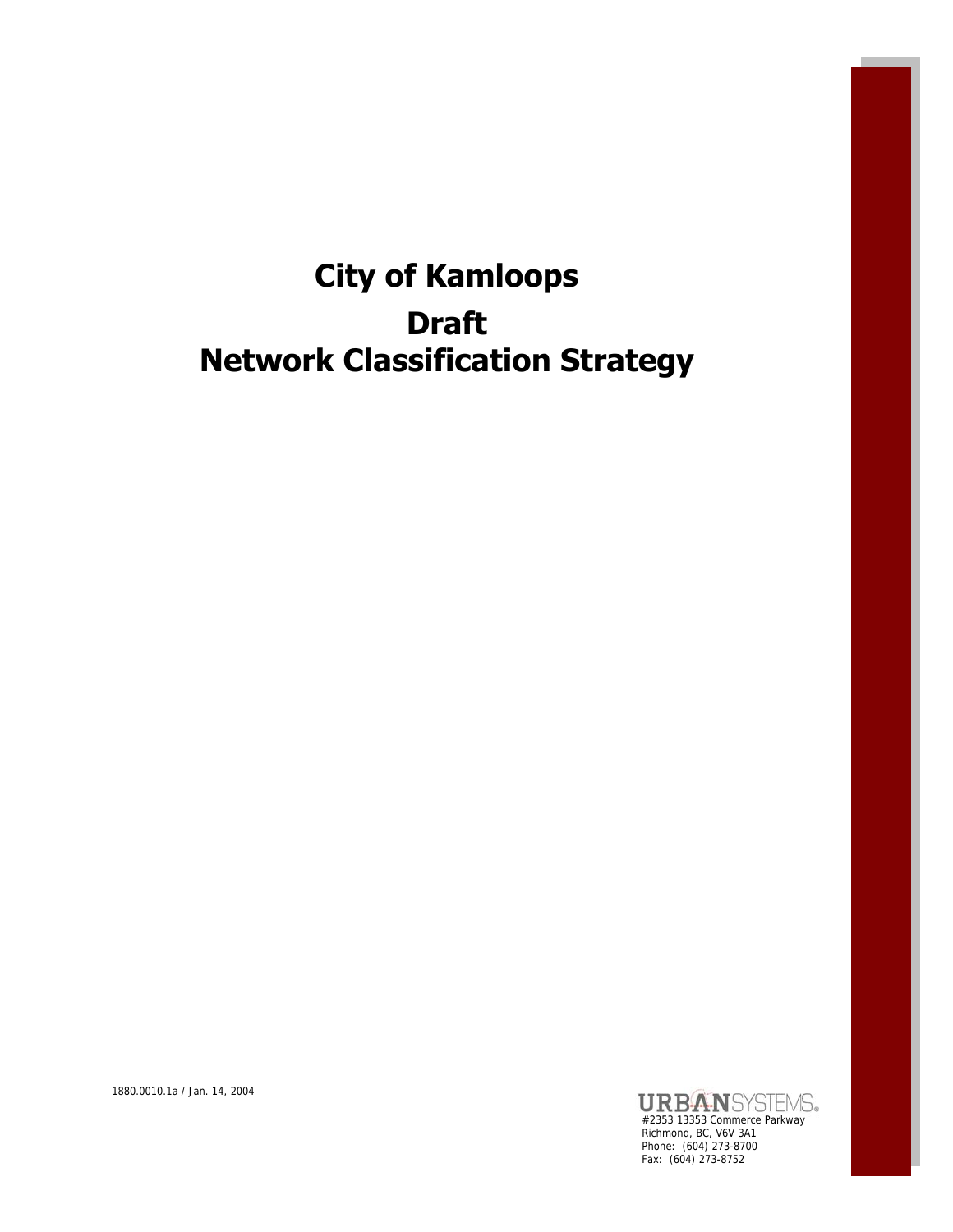

# **TABLE OF CONTENTS**

| 4 1 |  |
|-----|--|
| 42  |  |
|     |  |
| 51  |  |
| 52  |  |
| 53  |  |
|     |  |
| 6.1 |  |
| 62  |  |
| 6.3 |  |
| 6.4 |  |
| 65  |  |
|     |  |
| 71  |  |
| 72  |  |
|     |  |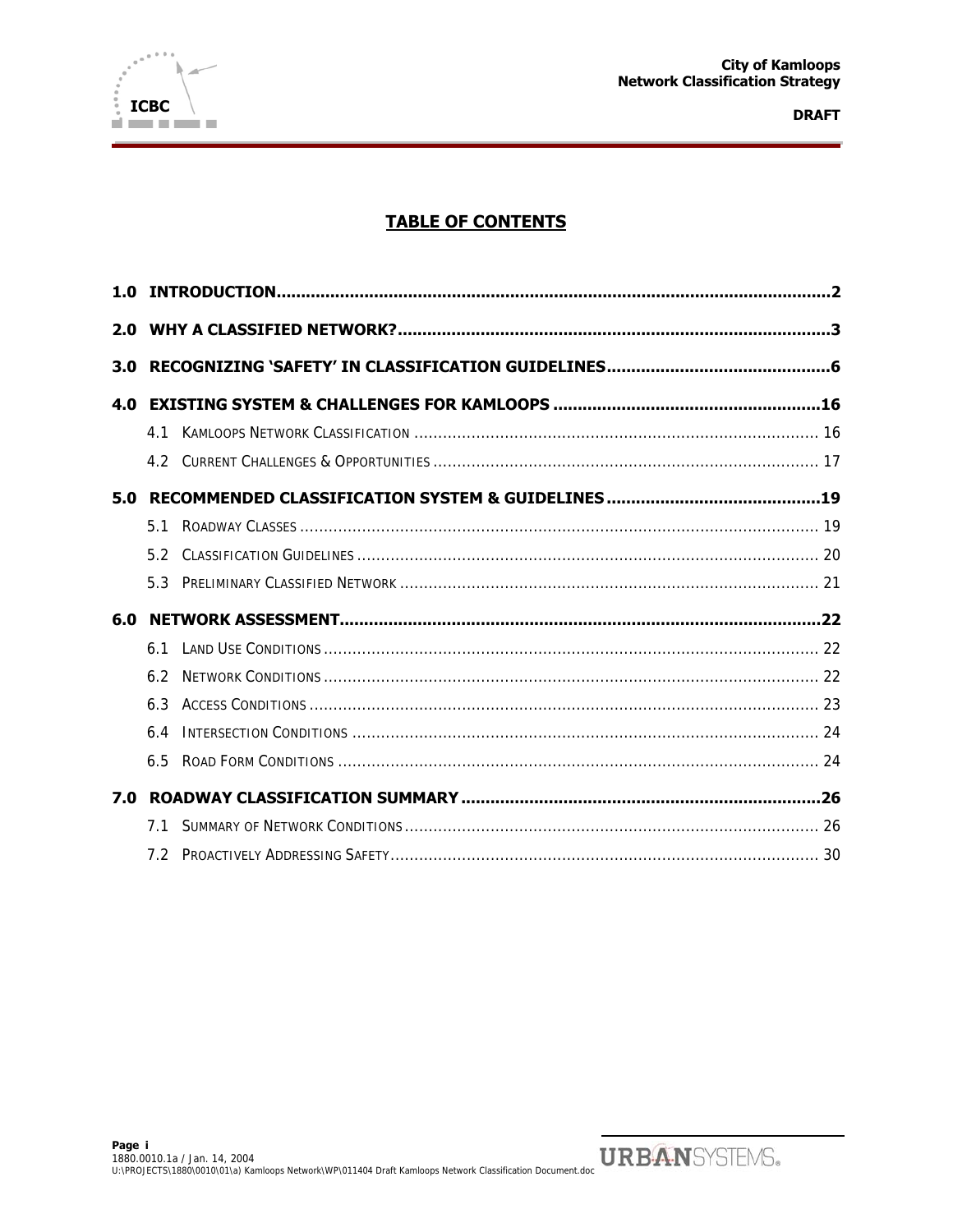

# **1.0 INTRODUCTION**

Traditionally, the roadway classification system in many North American communities has been largely driven by the need to define adequate rights-of-way necessary to plan and develop communities as well as for the purpose of guiding the design of urban and rural roadways. The hierarchy of streets are often clearly defined, from local streets which are designed to provide access through to expressways and freeways that primary serve through travel. In many cases, this approach has fostered the goals for mobility and accessibility, but has not supported other critical community goals such as the quality of life and safety. Over the last twenty years, there has been growing recognition that a broader spectrum of factors such as those involved in land use and network decisions need to be considered in determining and managing the roadway classification system.

This document identifies and examines those factors that contribute toward **defining** and **managing** the roadway classification system in Kamloops. In particular, the specific objectives are:

- To describe the multiple goals that may be served by a classified network in the City of Kamloops, including safety and other municipal interests.
- To identify those features of a classified network which contribute most toward achieving the overall goals. Although consideration is given to all features affected by the classification system, specific emphasis is directed towards those guidelines that may be use to proactively address **safety of the transportation system**.
- To define a classification system and guidelines for the City that best reflect the range of roadways in Kamloops and will support safety as an explicit priority.
- To evaluate the preliminary classified network according to the recommended guidelines and identify areas of inconsistency. Evaluation was performed based on the Geographic Information System (GIS) software called Planet GIS, which is a tailored program developed for Kamloops that contains database information (land use, network, access, intersections, road form, accident, etc.) for thematic mapping and assessment purposes.
- To identify a recommended classified network for Kamloops and implementation initiatives that should be advanced to provide the City with a system to proactively achieve safety and other municipal goals and objectives for the roadway system.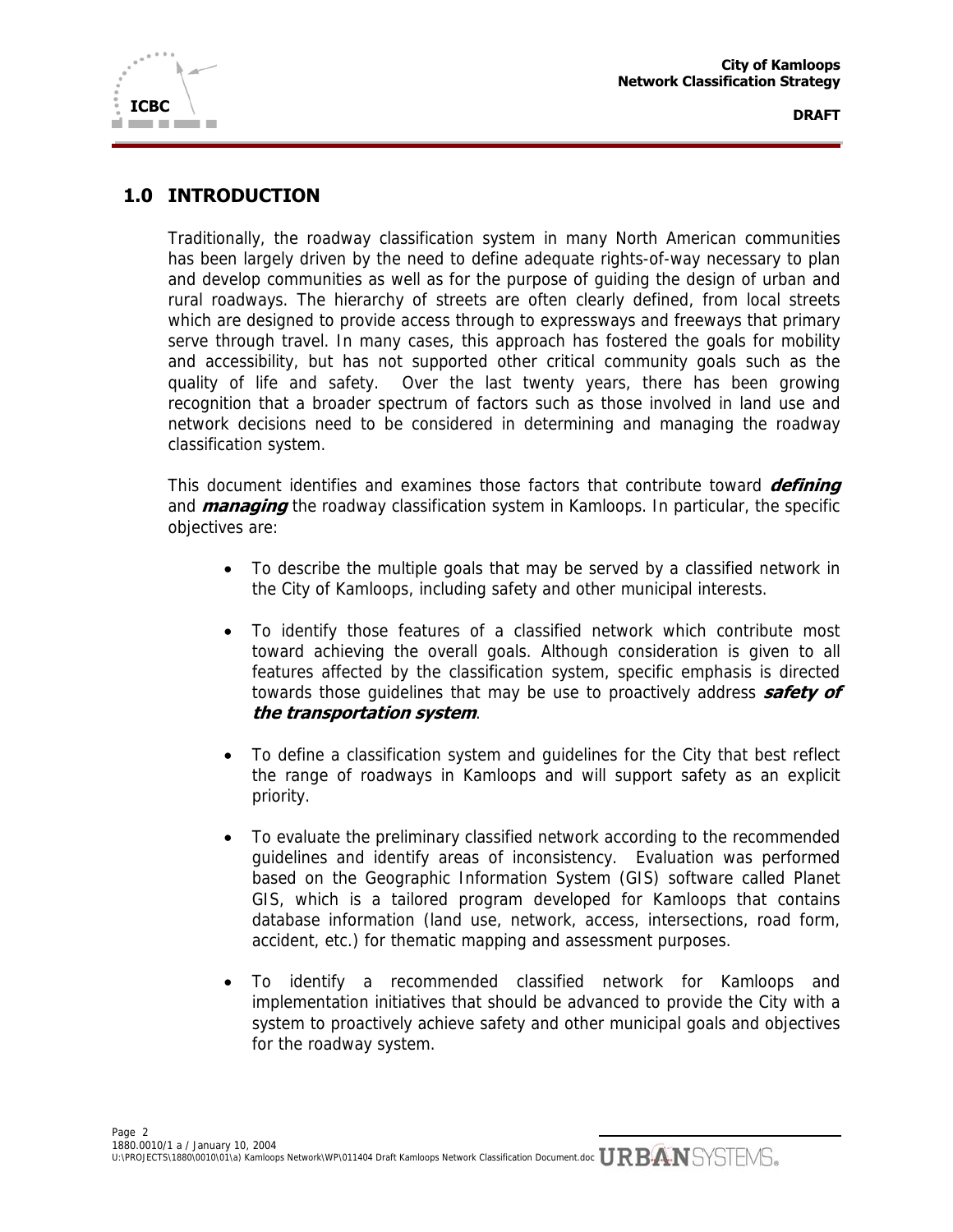

# **2.0 WHY A CLASSIFIED NETWORK?**

The roadway classification system in the City of Kamloops defines the primary functions of each roadway which typically range from providing access to individual properties (i.e. local and collector roads) through to supporting mobility for vehicles (i.e. arterials and highways). A hierarchy of urban streets in the City of Kamloops will generally enable each class of street to serve its primary function, while promoting operational efficiency and safety throughout the network. This section of the report examines some of the primary safety goals for a classified network along with other goals of the City which extend well beyond.

Consistent with many other communities, the roadway classification system within Kamloops has been historically borne out of the need to plan and design roadways. In this regard, the foundation of the roadway classification system originated through subdivision control bylaws and engineering design manuals, with very few support policies. The primary assumption was that once the street system is classified and an adequate level of service is provided, there is very little need to alter the functional network.

Today, the primary goals for a classified network in the City extend beyond merely the design of roads. The classified network is expected to:

- Support quality of life goals along all streets by maintaining a hierarchy of roads that support local and non-local traffic where appropriate, and accommodate desired levels of traffic.
- Shape land use patterns and decisions are consistent with the designated role of each roadway throughout the City.
- Maximize the effectiveness and efficiency of existing roadways within the City by maintaining and enhancing mobility along primary routes, such as the arterials and highways.
- Support the movement of alternative modes walking, cycling, automobiles, trucks and transit – as appropriate along different classes of roads.

In this regard, the roadway classification system and the overall management of the system will promote the goals of the City that extend well beyond the design of the roadway itself.

Although the City promotes road safety, it is not recognized as an explicit priority in the current classification system and ongoing management of the roadway network. Similar to many other communities in North America, the roadway classification system provides a means of designing roadways, as well as managing the quality of life for residents, while supporting goals for mobility. For example, local and collector streets are typically designed with consideration of the relationships to quality of life of residents that surround the roadway, while serving a role for access and circulation. In fact, decisions that may influence the classification of the roadway network are typically made based on impacts on quality of life, mobility or for economic development reasons, without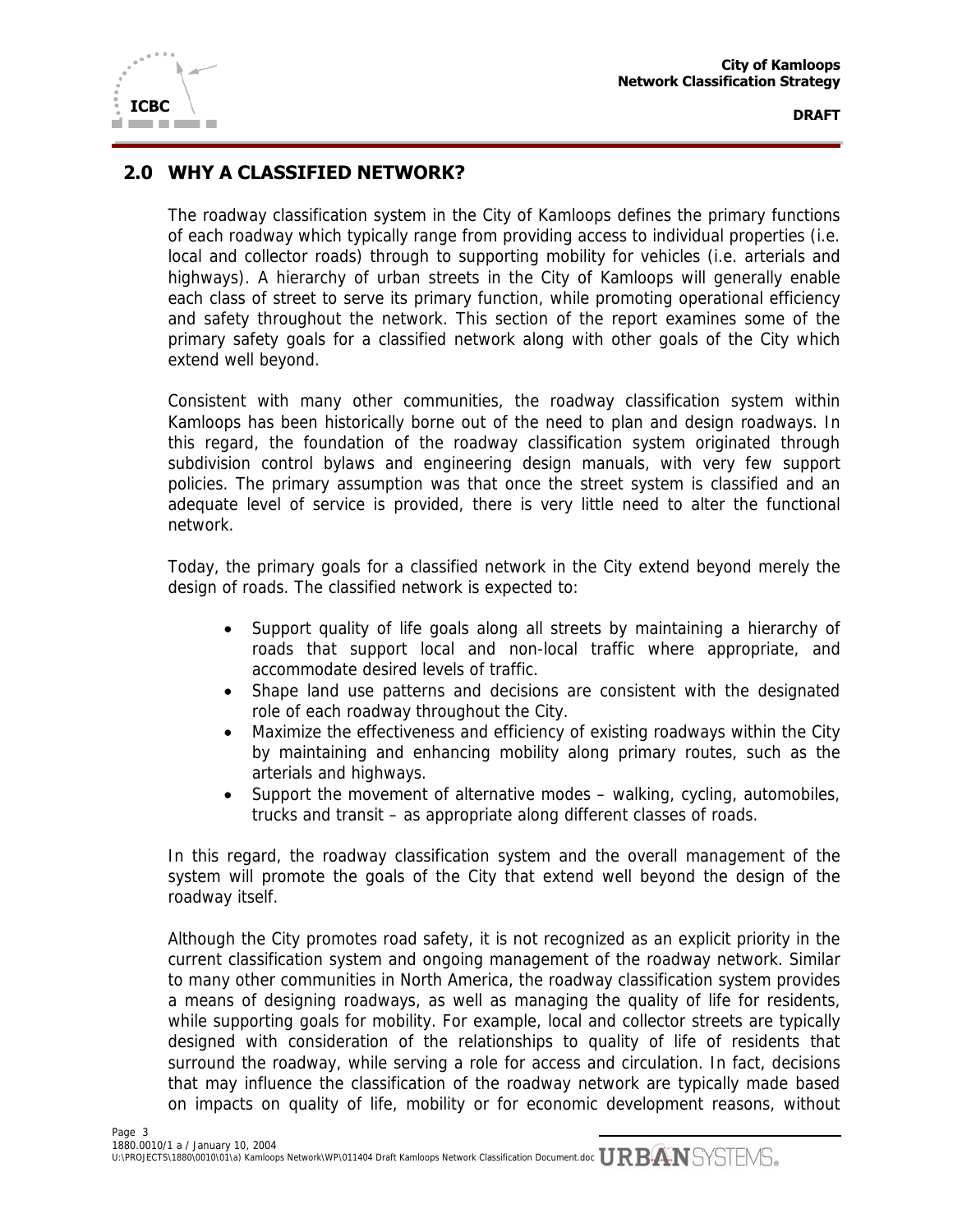

adequate consideration of safety. In this regard, safety is not generally used as an explicit priority in designating and managing the roadway classification system.

The roadway classification system contributes to the overall goals for safety in several ways which are broadly highlighted as follows:

- i. **To Minimize exposure to collisions** through reduced automobile travel as measured in vehicle-kilometres. This can be achieved through a roadway classification system that **provides an efficient network shape** in which drivers can use the most direct (and appropriate) routes for the majority of travel within and through the community. Additionally, a roadway classification system that **promotes the use of alternative modes**, such as transit, cycling and walking can also serve to reduce total vehiclekilometres travel. This assumes that these transportation alternatives are provided in a way that promotes safety as an explicit priority.
- ii. **Minimize the risk of collisions** occurring for travel that does take place. In this regard, a roadway classification system can be used to **establish a**  *functional network* in which various classes of roadways support primary travel patterns. For example, arterial roadways typically support longer distance travel, with some local trips to and from the adjacent community. In cases where the arterial road also supports several local accesses, the safety risks through increased conflicts between local and through travel. As such, the roadway classification system can also minimize the risk of collisions by **promoting greater predictability of the driving task**. Managing the land use and the types of accesses along all major roads, therefore, must be consistent with the expectations of drivers along these roadway classes.
- iii. **Minimize consequences of collisions** that do occur. In cases where there are inconsistencies between the roadway classification system and the features that influence the safety of the roadway (and the features can not be easily changed) additional steps may be necessary to minimize the consequences of collisions that do occur. For example, there are several factors that influence safety along various classes of roadways, such as the spacing of intersections and accesses as well as the land use shape and form. Where these factors can not be changed and are generally in conflict with the primary function of the roadway class, actions to reduce vehicle speeds or alter routes of travel at high risk locations may be necessary to minimize the consequences of any collisions that may occur.

Therefore, a roadway classification system in Kamloops is needed to recognize specific safety, mobility, quality of life and other municipal goals that should either influence the designated roadway class or the way in which a specific roadway is designed and managed.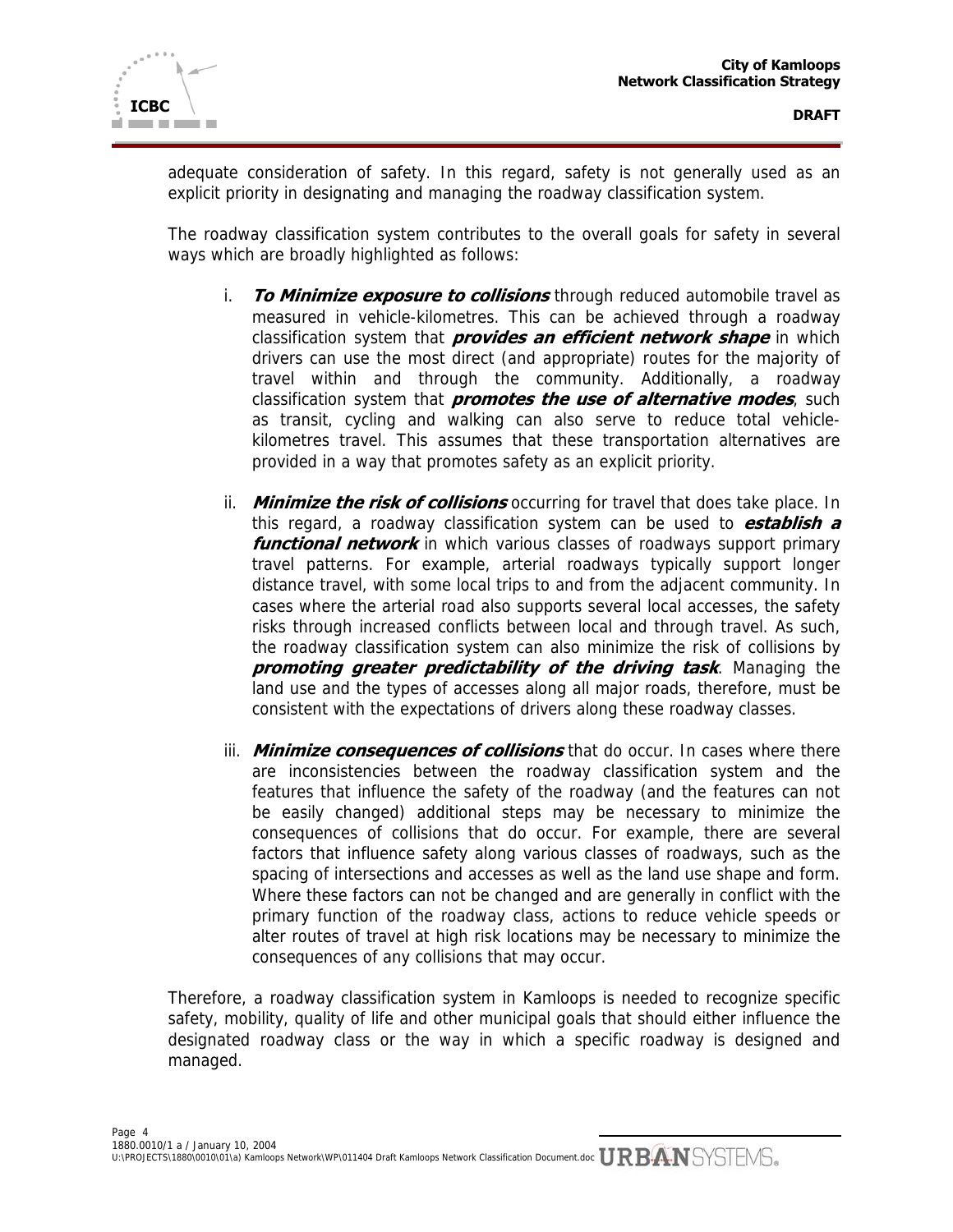

Because much of the network in Kamloops is built, the primary challenge facing the City is in **managing** the desired roadway classification system. New developments along existing roadways and redevelopment of land uses in many areas of the City presents many challenges to supporting the desired roadway classification system, and therefore achieving many other goals as previously stated. This is not to suggest that development should not occur, but rather that the land use decisions need to be equally supportive of the network classification system which serves many other community goals in addition to the needs of development. In this regard, the recommendations of the Network Classification Strategy should become part of the decision-making framework in which future developments are considered in order to achieve community and safety goals as previously described.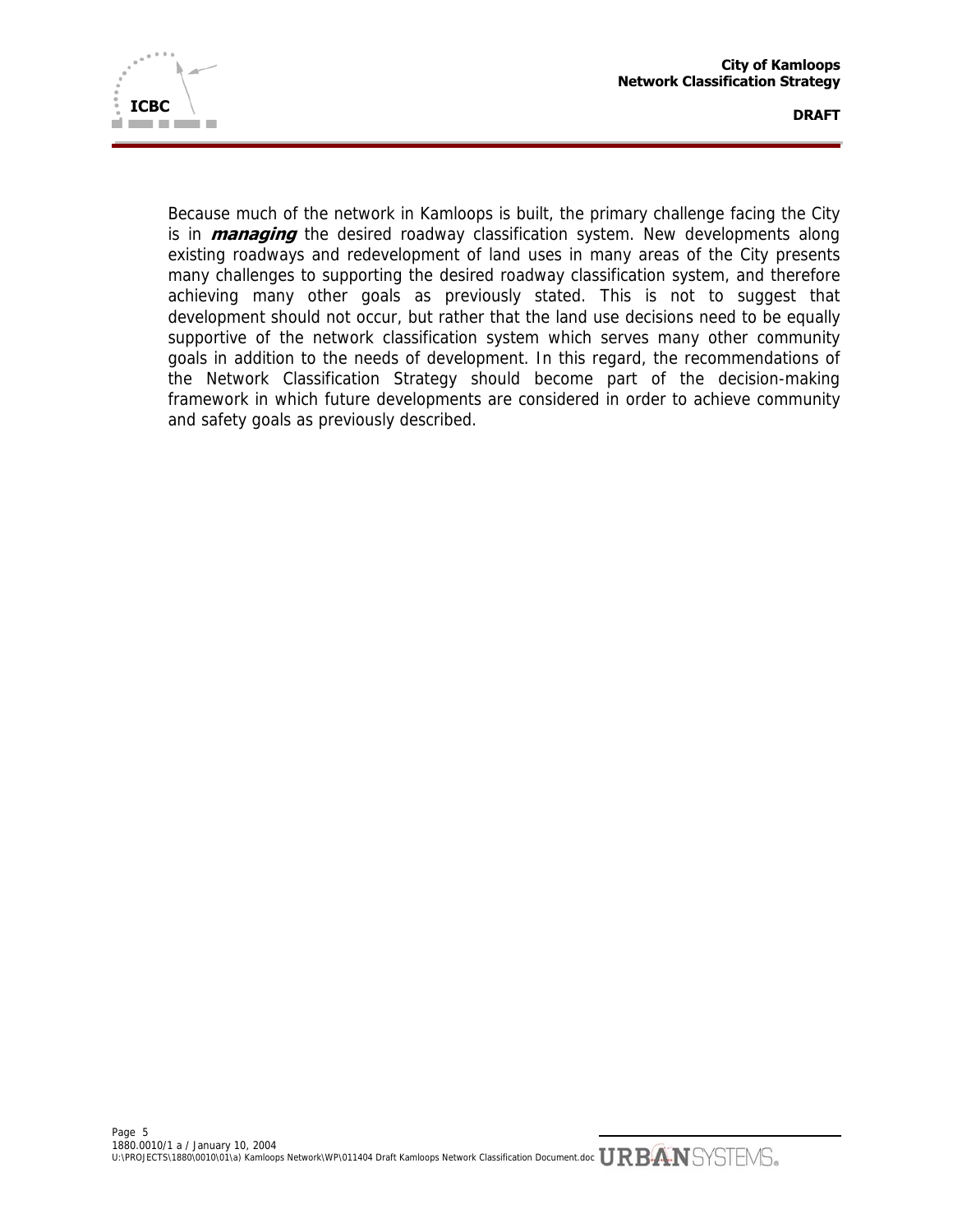

# **3.0 RECOGNIZING 'SAFETY' IN CLASSIFICATION GUIDELINES**

The network classification system in most communities is generally distinguished by highway, arterial, collector and local roadways with particular characteristics and features that are unique to each class. For example, highway and arterial roadways are typically reserved for four or more lanes of travel, while local and collector roadways support two travel lanes. Similarly, land access on highway and arterial roadways is typically restricted, and conversely the primary purpose of the collector and local road system is to support access to adjacent properties.

The basis in which most communities have established a roadway classification system and specific guidelines is generally designed to serve a range of municipal goals as previously described in Section 2.0 of the Strategy. The purpose of this section of the report is to identify all those features (land use, network, access, intersection and road form) that should be recognized in the network classification system for Kamloops and to elaborate on those features that specifically support safety goals. All these features and goals will be used to develop the network classification guidelines for City of Kamloops in Section 4.0 of the report.

Table 3.1 below summarizes the desired features to be recognized in the Kamloops network classification guidelines and highlights the primary goals served in terms of safety or other municipal interests. For example, land use related guidelines to be recognized in the roadway classification system in Kamloops should include desirability for specific land use densities, high traffic generators and vulnerable pedestrian uses (i.e. schools and senior's residences) adjacent to specific roadway classes. While the guidelines for land use density and high traffic generating uses may be designed to achieve specific municipal goals such as mobility and quality of life, locating vulnerable pedestrian uses along specific classes of roadways recognizes safety as a governing feature in these decisions.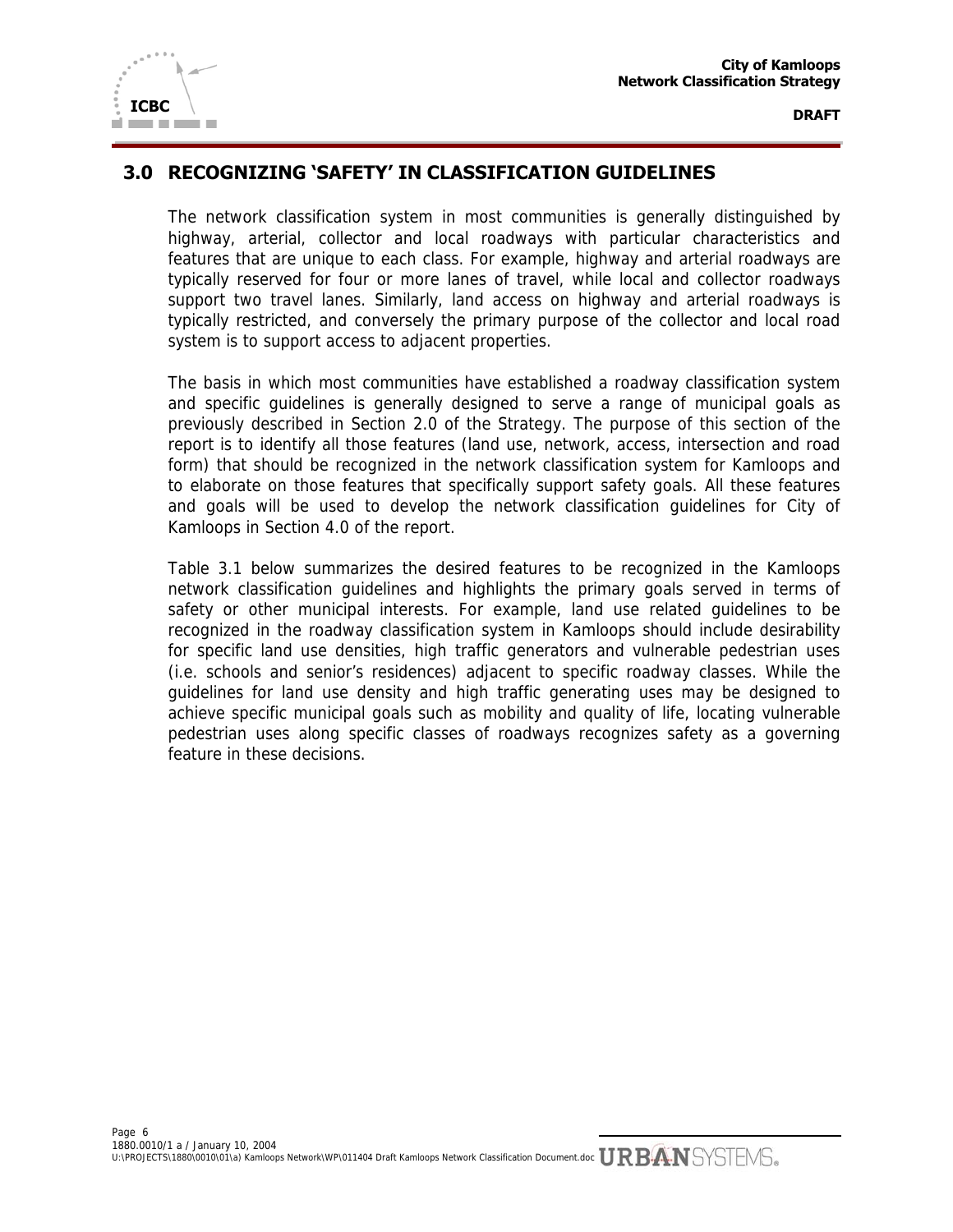

# **Table 3.1 – Governing Features Influencing Roadway Class**

| <b>CHARACTERISTICS</b>                      | <b>DESCRIPTIONS</b>                                         |               | <b>PRIMARY GOALS SERVED</b>                           |
|---------------------------------------------|-------------------------------------------------------------|---------------|-------------------------------------------------------|
|                                             |                                                             | <b>Safety</b> | <b>Others</b><br>(mobility, quality<br>of life, etc.) |
|                                             | <b>LAND USE</b>                                             |               |                                                       |
| a. Density                                  | high/medium/low                                             |               |                                                       |
| b. High Traffic Generators                  | encouraged/moderate<br>support/ discouraged                 |               |                                                       |
| c. Vulnerable Pedestrian<br><b>Uses</b>     | encouraged/ conditional<br>support/ discouraged             |               |                                                       |
|                                             | <b>NETWORK</b>                                              |               |                                                       |
| a. Service Function                         | primary traffic/<br>land access                             |               |                                                       |
| b. Typical Traffic Volumes                  | daily volume                                                | ν             |                                                       |
| c. Vehicle Mix                              | % Trucks                                                    |               |                                                       |
| d. Traffic Mix                              | Local/through/distribution                                  |               |                                                       |
| e. Accommodation of:                        |                                                             |               |                                                       |
| <b>Transit</b>                              | express/local/paratransit<br>services                       |               |                                                       |
| <b>Bicycle Facilities</b>                   | bike lanes/marked-wide curb<br>lanes/shared lanes           |               |                                                       |
| Sidewalks                                   | $1/2$ sides                                                 | √             |                                                       |
|                                             | <b>ACCESS</b>                                               |               |                                                       |
| a. Land Access                              | None/limited/all-way                                        | √             |                                                       |
| b. Density                                  | Full accesses/km                                            |               |                                                       |
| c. Auxiliary Lanes                          | Yes/no turn lanes                                           |               | √                                                     |
|                                             | <b>INTERSECTIONS</b>                                        |               |                                                       |
| a. Interconnecting<br>Roadways              | locals/collectors/arterials/<br>highways                    |               |                                                       |
| b. Minimum Intersection<br>Spacing          | <b>Metres</b>                                               |               |                                                       |
| c. Controls for<br>Primary Road             | none / signals / stops /<br>roundabouts/grade<br>separation |               |                                                       |
| d. Auxiliary Lanes                          | Yes/no turn lanes                                           | √             |                                                       |
|                                             | <b>ROAD FORM</b>                                            |               |                                                       |
| a. Right-of-way Width                       | metres                                                      |               | ν                                                     |
| b. Grades                                   | % slope                                                     |               |                                                       |
| c. Maximum Posted &<br><b>Design Speeds</b> | km/hr                                                       |               |                                                       |
| $d.$ # Lanes                                | 2 / 3 / 4 / > 4                                             |               |                                                       |
| e. Minimum Travel Lane<br><b>Widths</b>     | metres                                                      |               |                                                       |
| f. Median                                   | required/optional/<br>prohibited                            |               |                                                       |
| g. Median Width                             | metres                                                      |               |                                                       |
| h. On-street Parking                        | yes / no                                                    |               |                                                       |

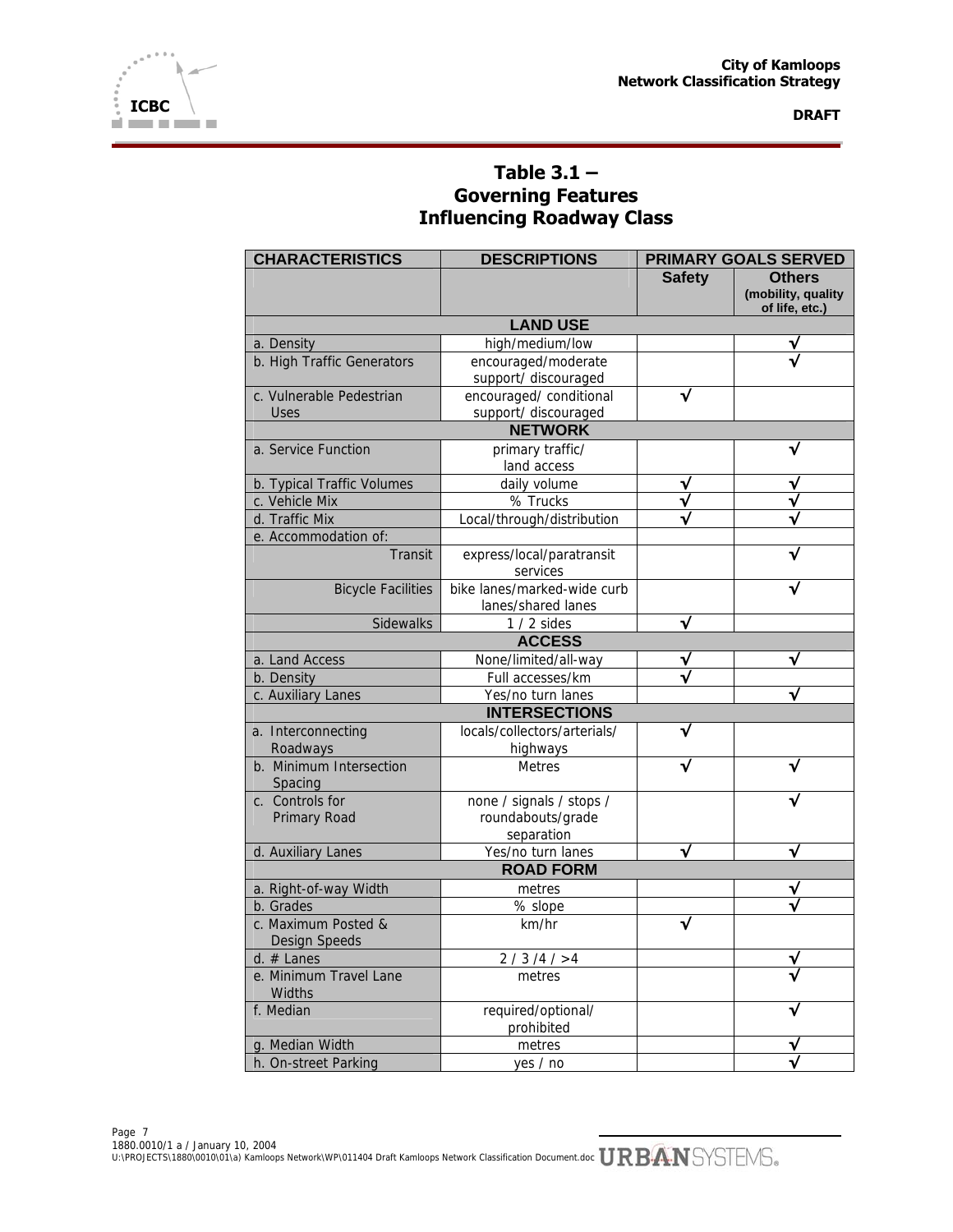

Although there may be more than one reason to recognize specific features in the classification guidelines, there are several areas in which safety is considered a primary goal in the classification guidelines and system in the City of Kamloops. The following discussion examines the safety relationships to each feature identified in Table 3.1 to different roadway classes.

#### **LAND USE**

Land uses adjacent to a given roadway are an important aspect of the overall classification system. For example, the type and density of land uses often shape the number and types of accesses onto the adjacent street system. Additionally, different land uses will also generate unique travel patterns. The presence of vulnerable pedestrian uses is the primary feature influencing safety along different roadway classes as briefly described below.

#### **Vulnerable Pedestrian Uses**

Vulnerable pedestrian uses, such as schools and seniors facilities, that attract significant volumes of pedestrians and / vulnerable road users may be discouraged along major roadways such as arterial and freeway facilities for safety purposes. The types of uses that would attract vulnerable road users such as seniors and students include specific types of residences and / or institutional facilities. In those cases where vulnerable pedestrian uses are already located (or must be located) adjacent to higher roadway classes, specific safety measures to address key features may be considered – such as the provision of special pedestrian facilities, route or speed management initiatives, and / or changes to the roadway class itself.

[INSERT PHOTO OF SCHOOLS ALONG TRANQUILLE ROAD]

#### **NETWORK**

The overall network classification system in a community can influence traffic characteristics in terms of the amount, type and mixture of vehicles on various classes of roads. For example, the arterial road system will generally support higher traffic volumes, much of which will likely be generated outside the immediate area – or 'through' traffic – and will support travel of cars, trucks, transit, cycling and walking. Conversely, local and collector roads will carry substantially lower volumes of traffic primarily to and from the local area, and consist largely of passenger vehicles and more localized forms of transportation including walking, cycling and some neighbourhood transit services.

In general terms, the roadway network within a given area can influence safety in several ways. A **functional network** in which various classes of roadways to support a range of travel patterns is essential. In this regard, highway and major arterial classes of roadways are available for longer distance travel and neighbourhood streets – such as local and collector roads – are present to serve community travel as appropriate. In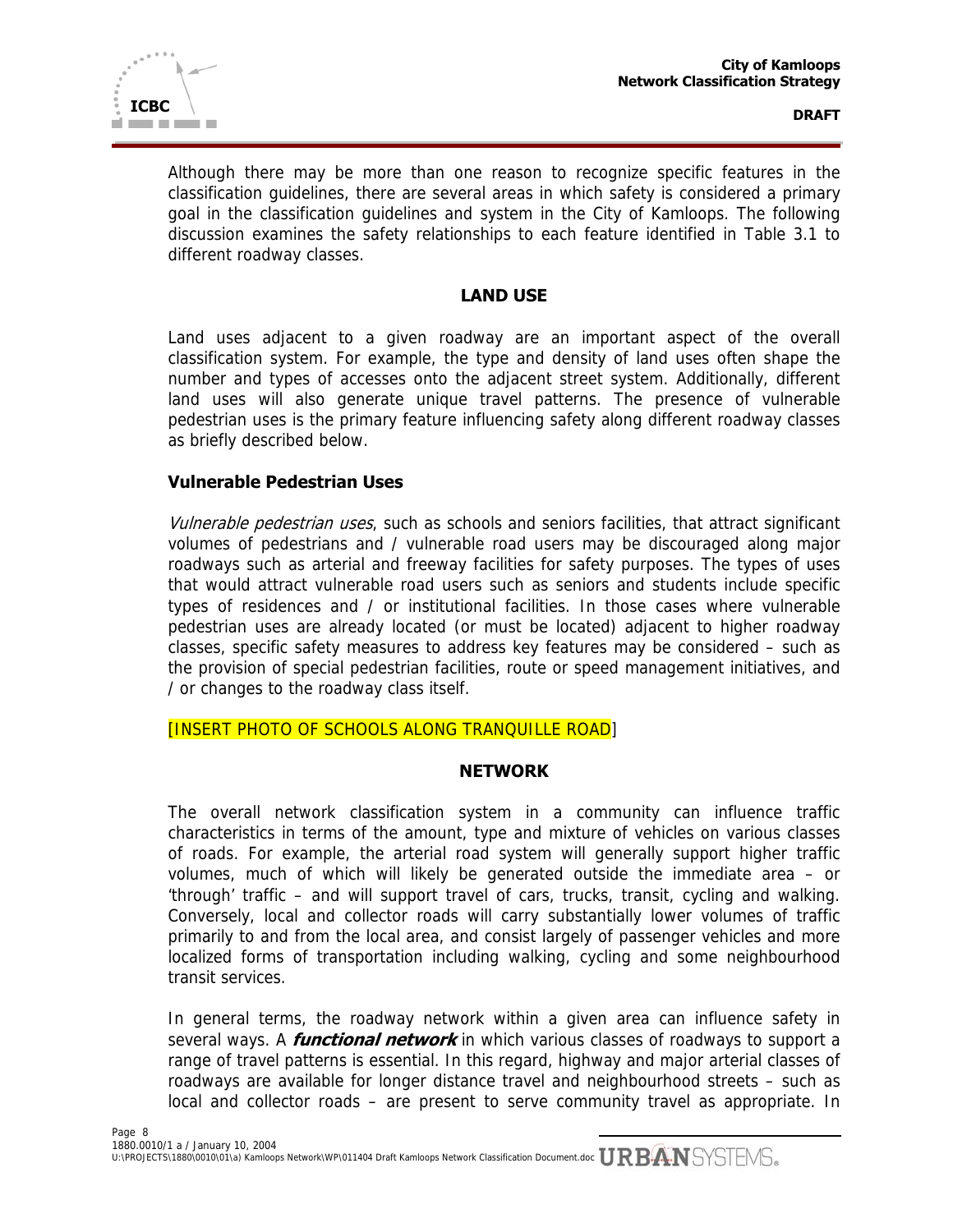

addition to having a functional classification system, an **efficient network shape** can also influence the safety of the transportation system. On one hand, an efficient network shape reduces the overall distance of travel in a community, thus limiting exposure to collisions. Further, an efficient network shape of specific classes of roads can also influence the objective for roadway classes having a "primary function." For example, the arterial road system will be used by all local, distribution and through traffic if there were no local and collector road system. Similarly, local and collector roads may be used by longer distance travel if there are no alternate arterial roadways.

Among those network features incorporated in the classification systems for Kamloops, typical daily traffic volumes, vehicle mix and traffic mix influence safety of different classes of roadways as briefly described below.

# **Traffic Volumes**

In general, roadways with higher traffic volumes experience more collisions. On average however, the differences between the collision rates for a given roadway class tend to be relatively consistent as identified below.

## **Table 3.1 Sample Collision Rates for Different Roadway Classes**

|                     | Urban           | Urban             | Rural           | <b>Rural</b>      | <b>Rural</b>   |
|---------------------|-----------------|-------------------|-----------------|-------------------|----------------|
|                     | <b>Arterial</b> | <b>Expressway</b> | <b>Arterial</b> | <b>Expressway</b> | <b>Freeway</b> |
| <b>Average Rate</b> |                 |                   |                 |                   | 0.6            |

Source: Provincial Accident Rates (Jan 1, 1991 to December 31, 1993), Ministry of Transportation

The safety of the roadway network is impacted where the traffic volumes along a given roadway class are inconsistent with the form and features of the specific class itself. In particular, where the traffic volumes are significantly higher than the typical design of a given road, the collision rate may be higher than the average condition for that roadway class. For example, local and collector roadways that are typically designed for lower volumes of traffic may experience higher collision rates than expected if the volumes were significant higher – which may be attributed to many factors. In this regard, desirable daily traffic volumes are established for each class of road. Safety concerns will arise where the traffic patterns dramatically exceed the desired levels. In all cases, ranges given for each class of roadway are wide and overlap that of other roadway classes. Where the daily traffic volumes exceed the typical range for a given class of road, specific measures may be taken to address any inconsistencies for the function that is being served, or to minimize undesirable levels of traffic through route management initiatives that provide and attract drivers to alternate and more desirable corridors.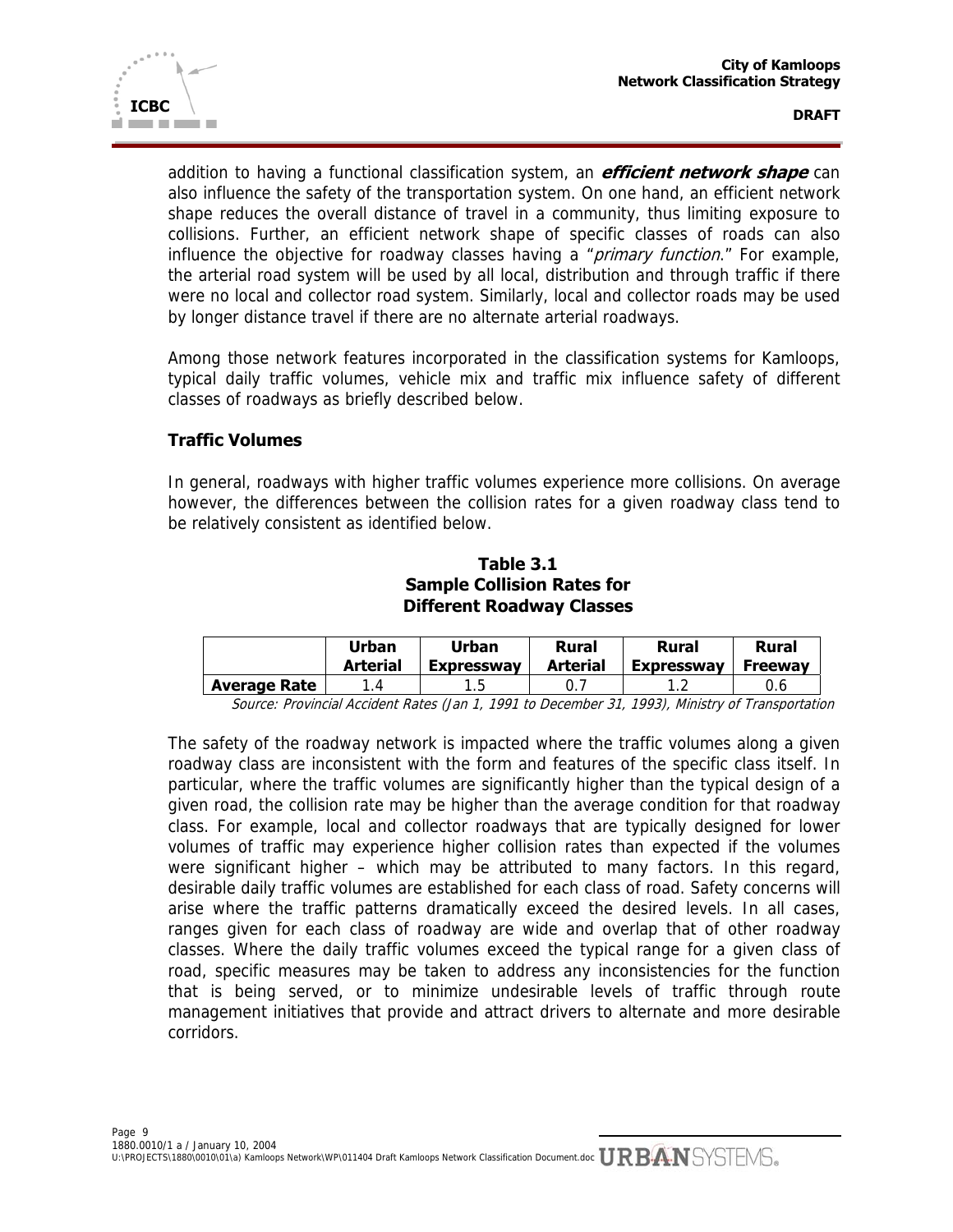

# **Traffic Mix**

The roadway classification system can also be used to promote safety and other municipal goals through the "mono-functionality" of a given roadway class. In this regard, specific classes of roadways are expected to serve primarily either local, distribution or through traffic. For example, highway and major arterial related roadways are planned and designed to primarily support through – or non-local travel – as opposed to local access and circulation. Conversely, local and collector roadways primarily support local and distribution traffic patterns.

For different reasons, the primary safety concerns arise when local and collector roadways support significant portions of through traffic, and when highway and arterial roads accommodate significant portions of local travel. In general, the design and layout of highways and arterial roads – consistent with the classification and design guidelines support higher traffic volumes and vehicle speeds for longer distance trip makers travelling between communities. In this regard, drivers using the highway and arterial road system do not expect significant stop and delay activity attributed to a local access function. Safety issues arise therefore, where the proportion of local travel – trips between nearby uses – occur along the highway and arterial road system. A significant proportion of local traffic on the major road system will also present mobility issues to a given community.

Along the local and collector road system however, the primary function of serving local and distribution trip making has also been used to define the layout and design of these road classes in terms of land uses and access provisions. In this regard, a significant proportion of through traffic will also present safety concerns where the expectation of the driver may not be consistent with the primary role for access and circulation along the collector and local road system. In addition to presenting a safety issue, a high proportion of non-local traffic on collector and local roadways will often result in resident quality of life concerns.

In order to address concerns regarding traffic mix on all classes of roadways, several solutions may be considered ranging from ensuring a full hierarchy of roadways in a given community to support these different needs through to route and speed management measures that help to support desired activity along different classes of roads.

## **Vehicle Mix**

Similar to traffic mix, the mixture of vehicles (trucks and passenger cars) also presents safety and quality of life issues along specific classes of roadways. In particular, the presence of a large proportion of trucks along the collector and local road system will influence safety primarily due to the presence of alternative modes such as cyclists and pedestrians. In most communities, the amount of pedestrian and cycling activity along the collector and local road system is higher than that of the major roadways. In most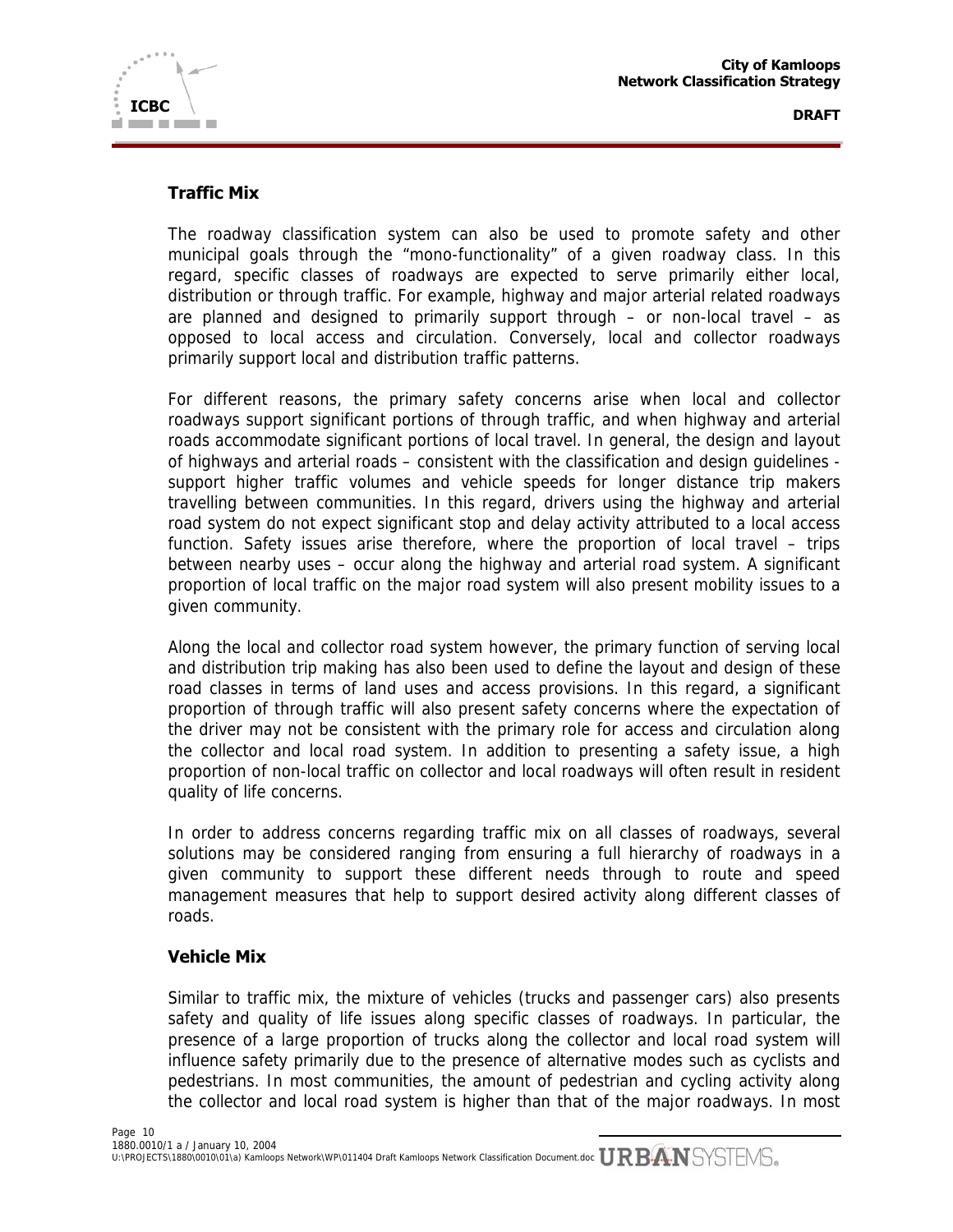

cases, a significant volume of truck activity would not only conflict with these alternative modes, but create perceived and real safety issues.

In order to address concerns regarding vehicle mix on collector and local roadway classes, the City may need to either restrict truck activity along these roadways and / or consider designating more appropriate routes where the vehicle mixture does not present the same safety concern.

#### **ACCESS**

In many communities, the type and degree of access control are directly related to the classification of individual roads. For those higher classified roadways – such as highways and arterial roads – direct access is typically prohibited or limited. Conversely, lower classified roads are typically designed for land access and circulation. Guidelines for access to adjacent properties are recognized as a safety issue for various classes of roadways. The relationships between the type and density of accesses for different classes of roadways are briefly described below.

# **Type of Access**

The access arrangement to individual land uses surrounding a given roadway will have a significant influence not only on the mobility along the road and functional characteristics, but on the overall safety of the roadway itself. In general, the traffic moving into and out of driveways travel more slowly than through traffic. This speed difference often produces conflicts that may lead to roadside and rear-end collisions between vehicles. The Transportation Association of Canada Geometric Design Guide for Canadian Roads presents comparisons of collision and fatality rates with varying degrees of access management along urban and rural roads (See Table 3.2 below).

|                       | Urban |       |              | <b>Rural</b> |
|-----------------------|-------|-------|--------------|--------------|
| <b>Access Control</b> | Total | Fatal | <b>Total</b> | Fatal        |
| <b>Full</b>           | 1.12  | 0.01  | በ 91         | 0.02         |
| <b>Partial</b>        | 2.98  | 0.03  | 1.27         | 0.04         |
| <b>None</b>           | 3.16  | 02. ( | 2.0          | 0.05         |

# **Table 3.2 – Effects of Access on Collisions and Fatalities in Urban & Rural Areas**

Source: Transportation Association of Canada, Geometric Design Guide for Canadian Roads, September 1999.

These patterns indicate that the collision rates can be three and two times higher in urban and rural areas respectively along roadways with no access in comparison to those with full access. In order to support safety goals for the City, access restrictions along highway and arterial roadways are a recognized priority in the roadways classification system.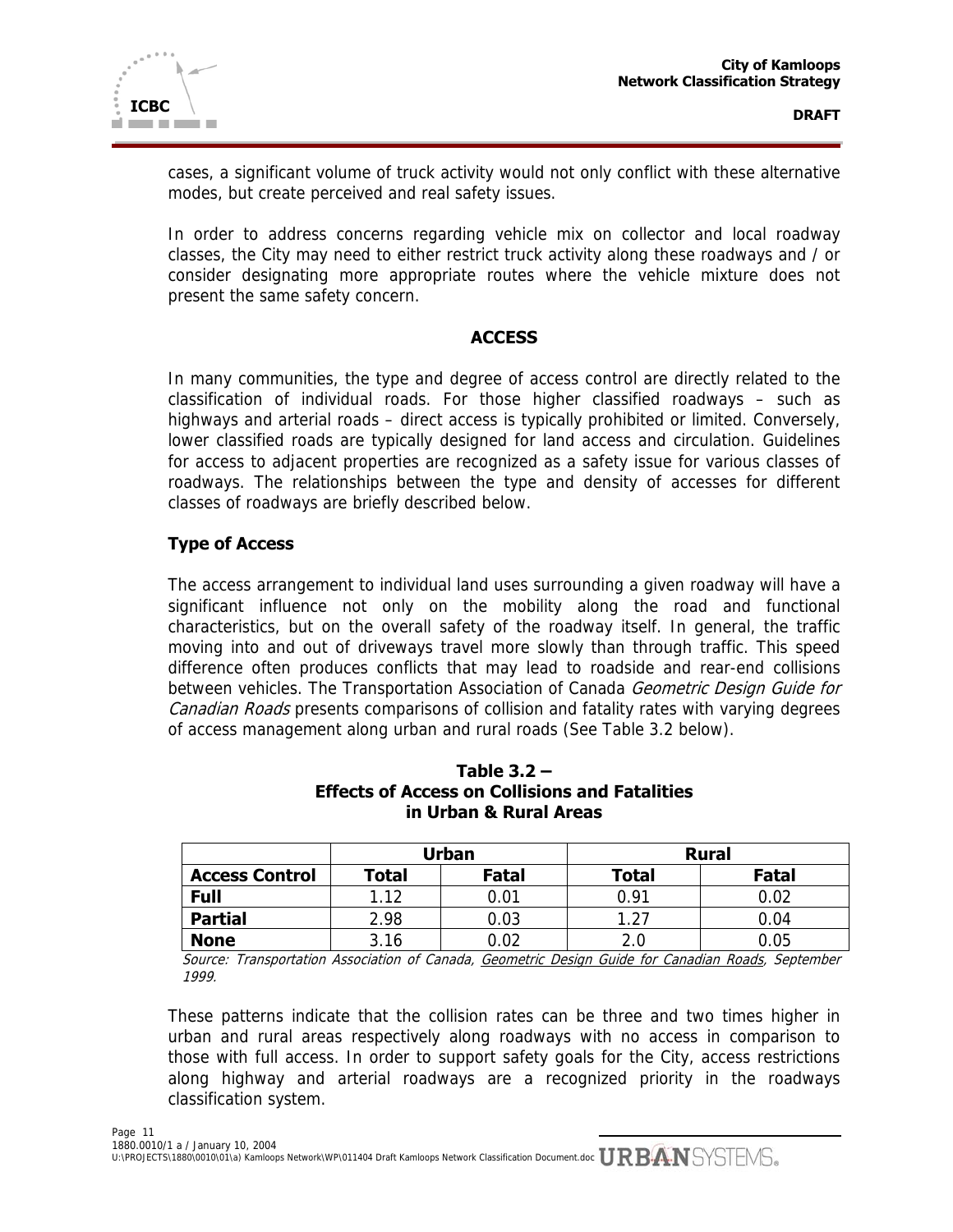

Generally, new roadways are not problematic, however for established roadways, access management may need to be implemented. An access strategy applied to a roadway classification system identifies where access to individual developments can be allowed, and where access should be discouraged, limited or prohibited. Additionally the strategy may be used to define the types of access that are suitable along various classes of roadways. Table 3.3 summarizes the different types of access controls for various classes of roadways identified by TAC.

|                       | <b>Access Description</b>                        |
|-----------------------|--------------------------------------------------|
|                       | <b>URBAN</b>                                     |
| Freeway               | No direct access                                 |
| Expressway            | No direct access preferable. Consideration may   |
|                       | be given to a right-in / right-out access in     |
|                       | conjunction with minor road access.              |
| Major Arterial        | Right-turn access only or                        |
|                       | Right & Left-turn access in, with right-turn     |
|                       | egress                                           |
| Minor Arterial        | Right turn and left-turn access in and out, with |
|                       | left-turn lanes                                  |
| Collector             | Right-turn and left-turn access in and out, with |
|                       | optional left-turn lanes                         |
| Local / Frontage Road | Right and left-turn access into and out, with    |
|                       | spacing limited by safety requirements only      |
|                       | <b>RURAL</b>                                     |
| Freeway               | No access preferable. One way access ramps       |
|                       | to sites that are located at least 1.6km from    |
|                       | interchange acceptable.                          |
| Expressway            | No access preferable. Right-in / right-out       |
|                       | access to sites that are located at least 800 m  |
|                       | from intersection acceptable.                    |
| Arterials             | Right turn and left-turn access in and out, with |
|                       | left-turn lanes to larger developments.          |
| Collectors            | Right-turn and left-turn access in and out, with |
|                       | optional left-turn lanes.                        |

# **Table 3.3 – Desired Property Access and Roadway Classification**

Source: Synthesized from Transportation Association of Canada, Geometric Design Guide for Canadian Roads, September 1999.

These categories of access control are generally consistent with the goals for safety as well as other City of Kamloops goals such as mobility along the major roadway system in particular. In new and expanding areas of the City, guidelines on the type of access control such as referenced above may be implemented in combination with overall land use strategies. In built environments, a range of initiatives may be explored to address access issues including access management as well as speed management strategies.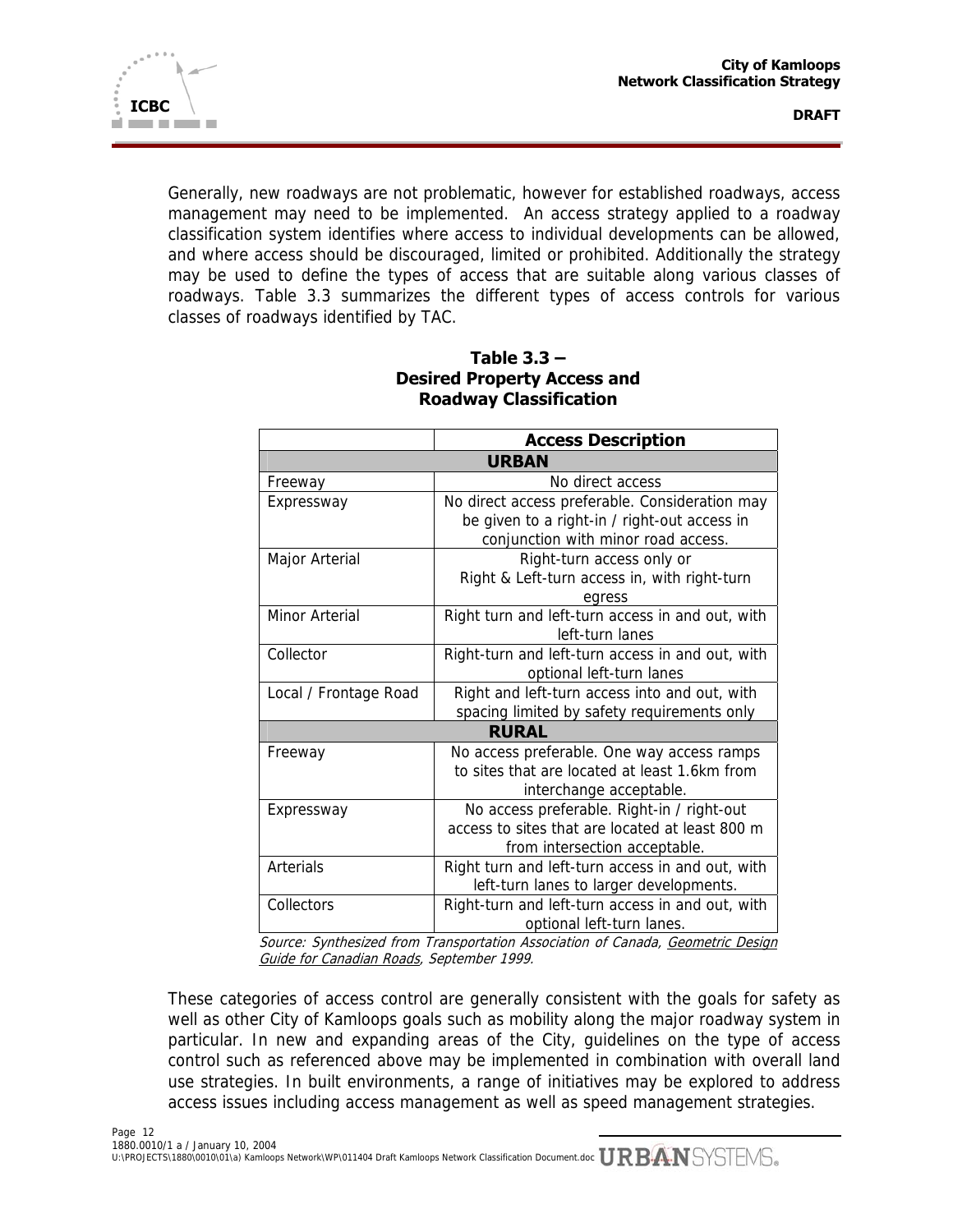

## **Access Density**

Although there are no firm 'standards' for the spacing or the design of accesses, they often vary considerably from place to place. In some communities, guidelines have been established for urban and rural areas for the desired spacing and density of accesses for various classes of roadways. Other communities use the Transportation Association of Canada guidelines for urban and rural roads.

The spacing of driveways may be based on a combination of several factors including posted speed limits, the classification of the roadway system and the amount of traffic generated by a development. Most often, the spacing of accesses are influenced by the existing land use characteristics, local development objectives as well as other engineering conditions and needs. Recent research has indicated that there is a direct relationship between access density and safety along the roadway network. Table 3.4 summarizes the potential collision reduction through changes to access density as briefly highlighted below.

- A reduction of accesses from 50 to 40 per mile (80% decline) would result in an 8% to 17% reduction in collision potential.
- A doubling of access spacing from 10 to 20 driveways per mile would increase accident exposure by approximately 29%.

# **Table 3.4 – Comparison of Changes to Access Density with Collision Patterns**

| <b>Access Density</b><br>(unit $/$<br>distance)<br><b>Before / After</b> | <b>Collision Change</b><br>from Study | <b>Collision</b><br><b>Changes from</b><br><b>Research</b> |
|--------------------------------------------------------------------------|---------------------------------------|------------------------------------------------------------|
| 1.0                                                                      | 1.0                                   | 1.0                                                        |
| 1.5                                                                      | 1.2                                   | 1.2                                                        |
| 2.0                                                                      | 1.4                                   | 1.4                                                        |
| 2.5                                                                      | 1.5                                   | 1.6                                                        |
| 3.0                                                                      | 1.8                                   | 1.8                                                        |
| 4.0                                                                      | 2.1                                   | 2.1                                                        |
| 5.0                                                                      | 2.3                                   | 2.5                                                        |
| 6.0                                                                      | 2.5                                   | 3.0                                                        |
| 7.0                                                                      | 2.9                                   | 3.5                                                        |

Source: Levinson, H., Access Spacing & Accidents, Transportation Research Circular, Urban Street Symposium, June, 1999.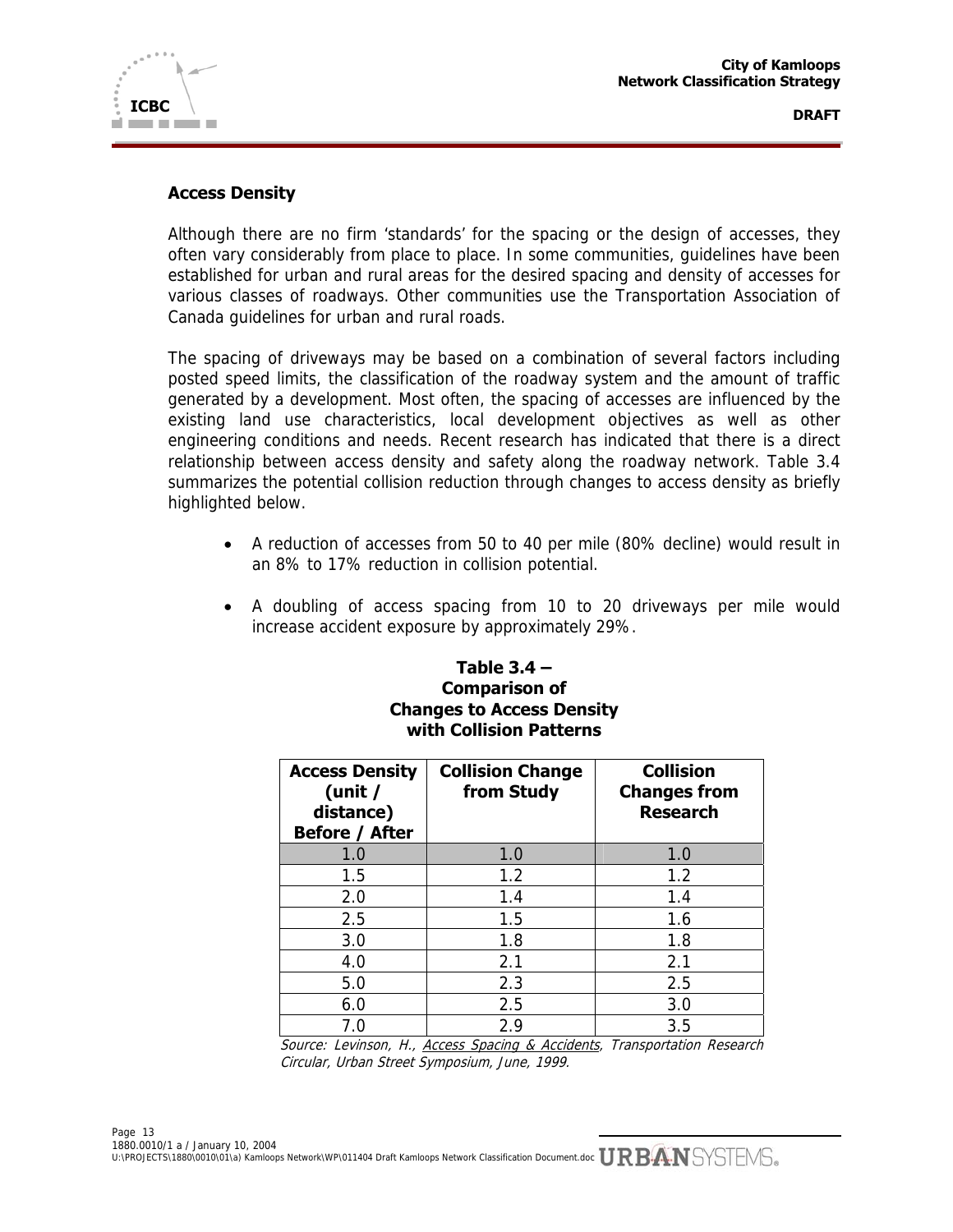

The Transportation Association of Canada's Geometric Design Guide for Canadian Roads provides comparisons of collision rates for selected types of highways within urban and rural areas by number of business accesses (September 1999, Figure 1.1.3.3). Consistent with the above research, collision rates are significantly influenced by the density of accesses along a given roadway. In fact, the collision rates within an urban area increase by anywhere from 30% to 50% with a doubling in access density. In rural areas, collision rates also increase by similar proportions with increase access density.

Access density is considered a governing factor in the roadway classification system in order to proactively achieve goals for safety. The access density guidelines established for the roadway classification system may be used to shape land use and transportation decisions in new and expanding areas of the City. In the established areas however, inconsistencies in access density may be addressed through access management as well as speed management strategies.

# **INTERSECTIONS**

Insurance claims data provided in the City's Planet GIS system indicates that the majority of collisions on the roadway network in Kamloops occur at intersections. The roadway classification system for the City can be used to provide guidelines for planning and implementing the roadway network that support goals for safety. The primary intersection features that may be incorporated in the roadway classification guidelines to influence safety are briefly summarized as follows.

## [INSERT PHOTO OF BUSY INTERSECTION IN KAMLOOPS]

## **Intersecting Roadways**

The classification of intersecting roadways along highway and major arterial facilities in particular can influence the mix of traffic – local versus through traffic – and ultimately the safety of the corridor. For most major roadways, intersecting streets are limited to other major and minor arterials. Although this is largely intended to maintain mobility along the major street system for through traffic, it also minimizes the conflict between local traffic wishing to turn on and off the major streets and non-local vehicle travel. In this regard, safety concerns arise when major roads connect with several local and collector roadways in the City.

#### [INSERT SHOW PHOTO OF INTERSECTIONS ALONG TCH EAST SUCH AS AT VICARS]

Although new roadways may be designed to support intersection guidelines consistent with the roadway class, mitigation measures may be considered along existing major roadways that reflect the scale of the problems at a given location.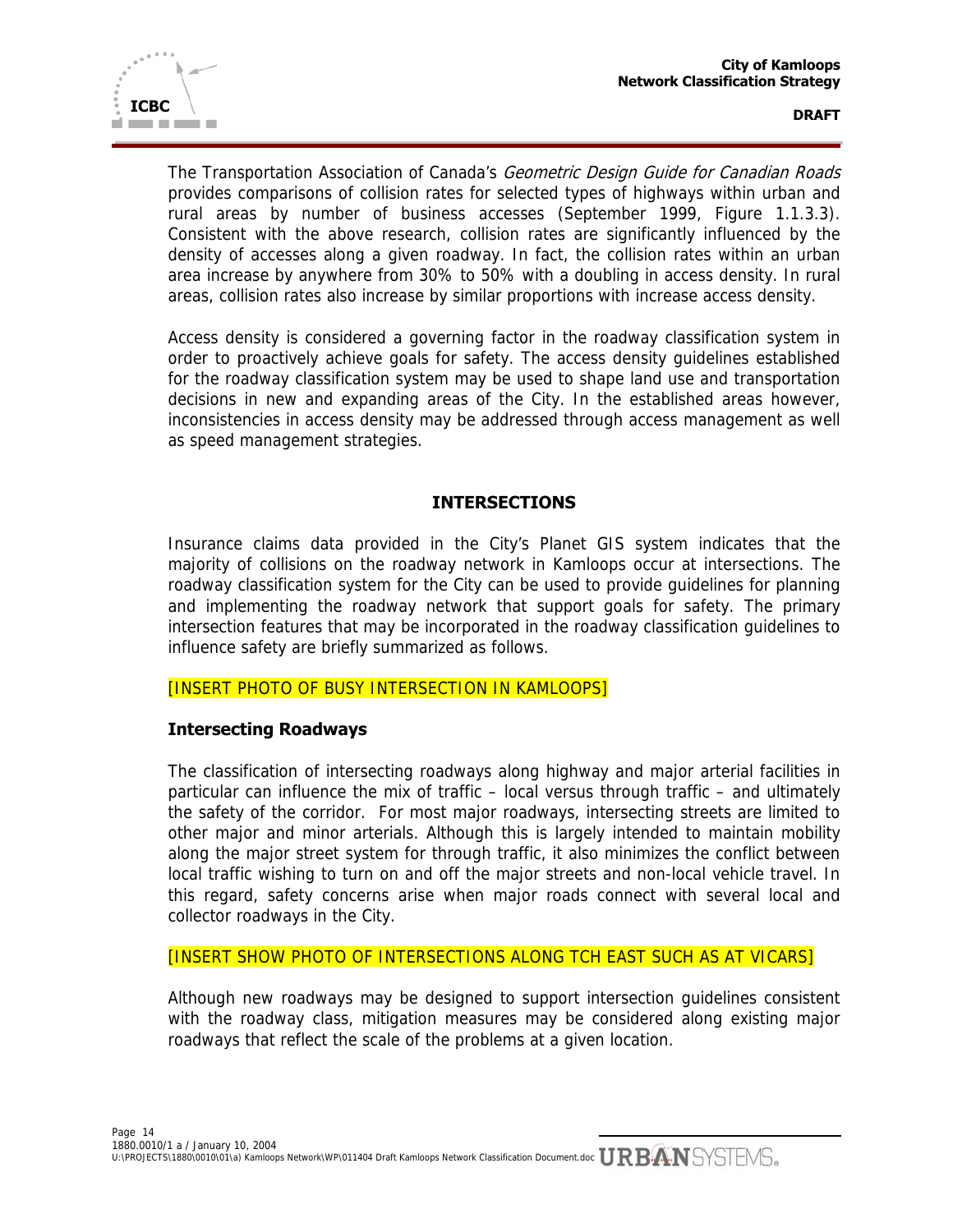

#### **Minimum Intersection Spacing**

Similar to the spacing or density of accesses, intersection spacing can significantly influence both mobility and safety along a given roadway class. For example, expressway facilities typically support an intersection spacing of greater than 800 metres in order to minimize turning movements and conflict points along a corridor. Conversely, local roadways may support a minimum intersection spacing of as little as 35 metres with intersecting roadways such as laneways. As part of the network classification guidelines, minimum intersection spacing guidelines are used to plan the network in Kamloops in order to maximize mobility and safety goals.

## **ROAD FORM**

The classification of different roadways in the City already influences decisions of the overall road form characteristics from the overall right-of-way that is reserved through to the number of travel lanes and presence of on-street parking. For example, highway and arterial roadway rights-of-way are typically over 25 metres wide and support four or more travel lanes, while local and collector roadways have less than 20 metres right-ofway and accommodate two travel lanes plus parking. In order to support safety goals, the roadway form must be compatible with the classified network in the City. Although the roadway classification system to be used in the City of Kamloops will identify several road form features, only the posted and design speeds of each roadway class have significant influence on road safety.

## **Posted & Design Speed**

The posted and design speeds are a critical factor in the horizontal and vertical geometry of a roadway in the City. The posted and design speed of individual roadway classes also influence the safety of the roadway network, particularly where the speeds exceed that which would be appropriate for the form and function of the roadway. In particular, highways are typically implemented with a posted speed above 70km/hr and design speed of at least 80 km/hr, while local and collector roadways are generally designed and posted at around 50 km/hr. Depending on the roadway class, the higher or lower design and posted speeds are intended to support the primary function of the roadway to serve local, distribution and through traffic. In the City of Kamloops, safety concerns arise when the design and posted speeds support travel that is higher than what is suitable for the roadway class and function. For example, a 70 km/hr design speed for local and collector roadways can encourage speeding along roadways with significant local travel as well as pedestrian and cycling activity.

Although the roadway classification guidelines may be used to design and construct new roadways, speed management strategies may be explored along established roadways in the City.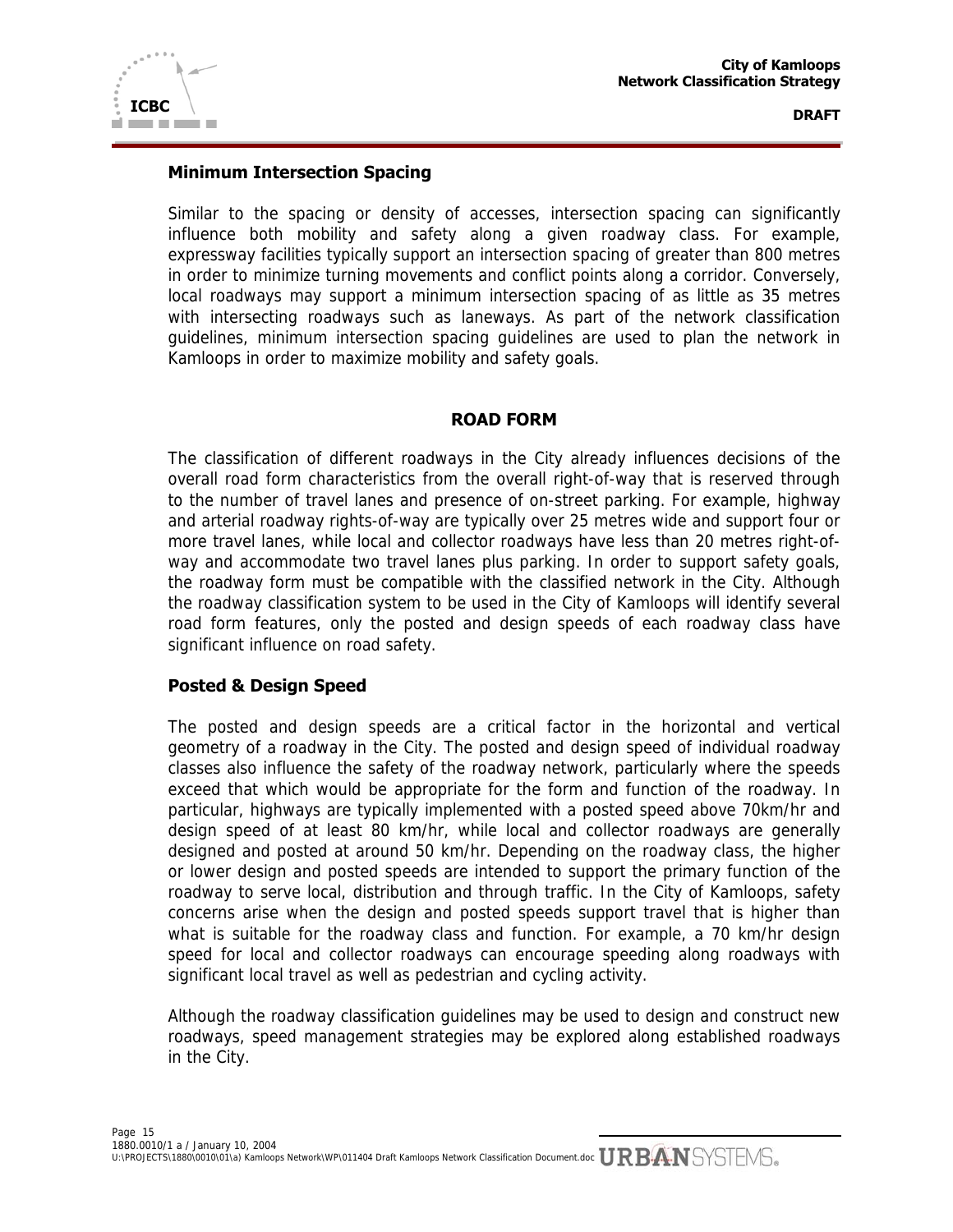



# **4.0 EXISTING SYSTEM & CHALLENGES FOR KAMLOOPS**

This section of the Strategy examines the current network classification system in the City of Kamloops, and describes some of the primary challenges to defining and maintaining a classified network that will support municipal goals as well as proactively address safety as an explicit priority.

## **4.1 Kamloops Network Classification**

**ICBC** 

**The Common** 

The City of Kamloops network classification system has evolved over several years and is reflected within current guidelines for the design of roadways. The City's Engineering Design Manual outlines four classes of municipal roads as follows:

- **Major Arterials** are intended to carry large volumes of traffic moving at medium to high speeds, and serve the primary purpose of moving longer distance traffic efficiently. The average daily traffic along the major arterial street system is typically above 20,000 vehicles. Strict access control, from both private property and minor streets is required along major arterials.
- **Minor Arterials** are also intended to carry large volumes of traffic moving at medium speeds. The primary function of the road is to move traffic with trip lengths exceeding 1.5 km and with daily traffic ranging anywhere from 5,000 to 30,000 vehicles. Access will be regulated to minimize the impact on the arterial traffic, and prohibit access to single family developments.
- **Collector Roads** are intended to carry traffic between local and arterial roads. The collector road system supports both an access and through traffic functions, and accommodates volumes ranging from 1,000 to 12,000 vehicles per day, most trips of which are under 1.5 km.
- **Local Roads** are intended to provide land access to all abutting properties and are not expected to move large volumes of traffic. Trip lengths on local roads are generally less than 0.75 km.

The City's road design manual also identifies standards for cul-de-sacs and lanes which are generally less of a safety concern within the overall classification system. Within the design manual, there are specific design standards for each given class of roadway that influence the right-of-way and roadway width, design speed, roadway cross-section features, horizontal and vertical alignments, intersection/access curb radii and angles, as well as other sub-surface features.

Although the City's design manual identifies two classes of arterial roadways, the overall classification system recognized in current planning policies do not reflect separate classes. Figure 4.1 illustrates the current network classification system for the City of Kamloops. The guidelines for planning and managing these roadway classes are loosely contained in several documents such as the City's OCP as well as TravelSmart.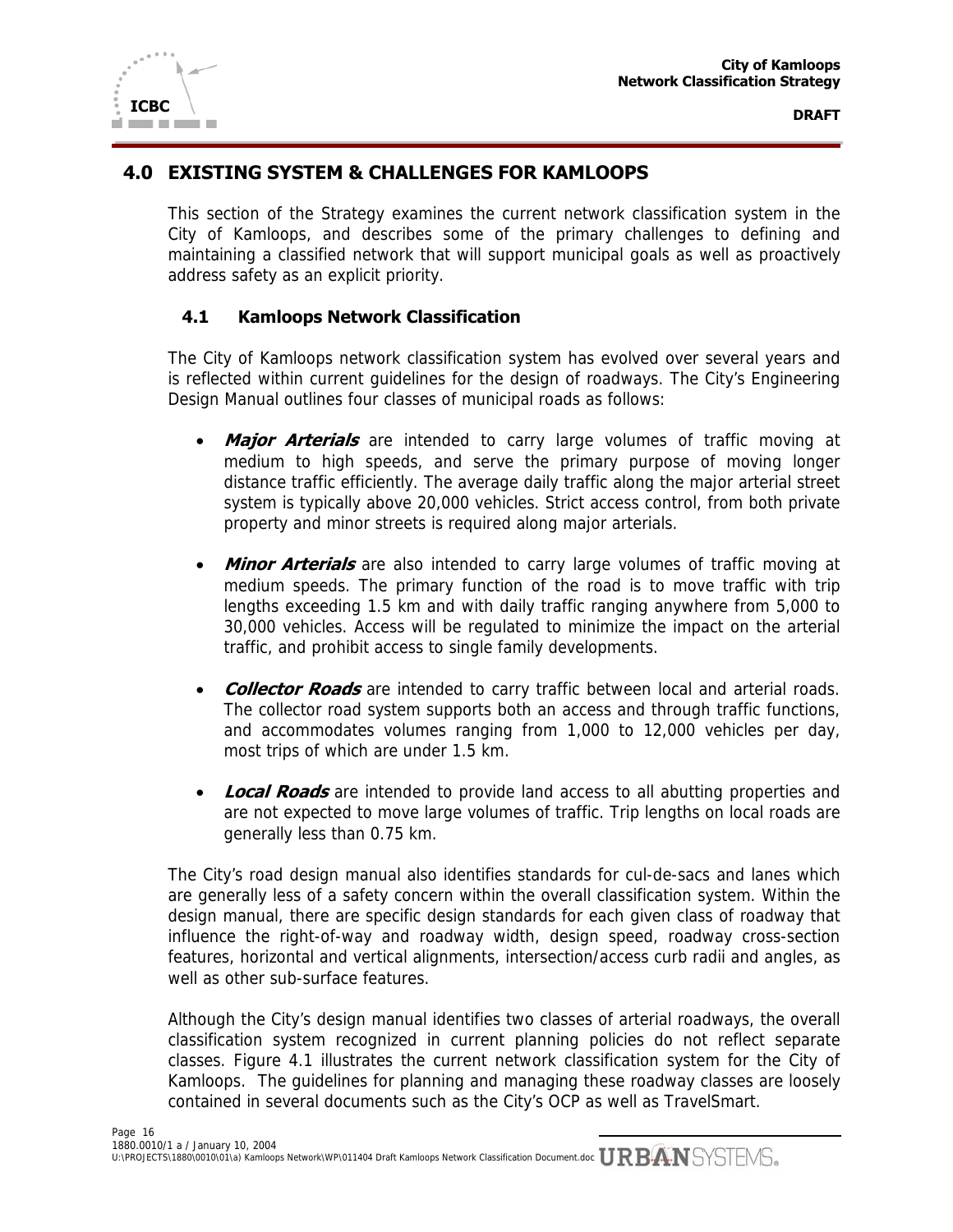

# **4.2 Current Challenges & Opportunities**

As previously indicated, the roadway classification system in the City is generally incorporated in design documents, and only moderately recognized in other plans and policies that influence a broad range of decisions. For the most part, the roadway classification system is principally used to guide the design of specific classes of roadways. The following discussion highlights the challenges and opportunities facing the City based on the current classification system itself, as well as the guidelines that shape how specific roadway classes are planned, designed and managed to support safety as well as other municipal goals.

- **The four roadway classes identified through most City policies are generally too broad to reflect desired guidelines needed to support safety and other municipal goals.** As experienced in most communities, the arterial and collector roadway classes defined by the City typically encompass a broad range of conditions from road form to the interrelationships with the surrounding land uses. For example, Columbia Street, Victoria Street (downtown core) and Valleyview Drive are all classified as arterial roadways. Although the goals for these roadways are extremely different, the narrow range of roadway classes used in the City, do not allow them to be planned, designed and managed significantly different. A broader range of roadway classes would serve to better recognize current conditions in addition to achieving long-term goals in the City.
- **The City needs clearly defined roadway classification guidelines in order to realistically achieve those long-term goals for safety, mobility, quality of life and other municipal interests as highlighted in Section 2.**  The roadway classification guidelines for the City of Kamloops should be designed to address those very features – land use, network, access, intersection and road form – that affect those goals as highlighted in Table 3.1.
- **Roadway classification guidelines that recognize safety and other municipal goals are needed to proactively support municipal policies, plans and designs of roadways as well as land uses that surround them.** These guidelines could be applied to a broader range of roadway classes and reflected in all new initiatives in the City that influence the roadway network.
- **A broader range of roadway classes and corresponding guidelines that affect all planning, design and management activities impact both new and existing roadways in the City.** An enhanced classification system and guidelines can be used in the planning, design and construction of all new roadways in the City once adopted. A more significant challenge however remains with the existing roadway network. The expanded roadway classes envisioned within the Strategy and assigned to individual corridors must fit the current role and function desired for a given roadway for the long-term. In other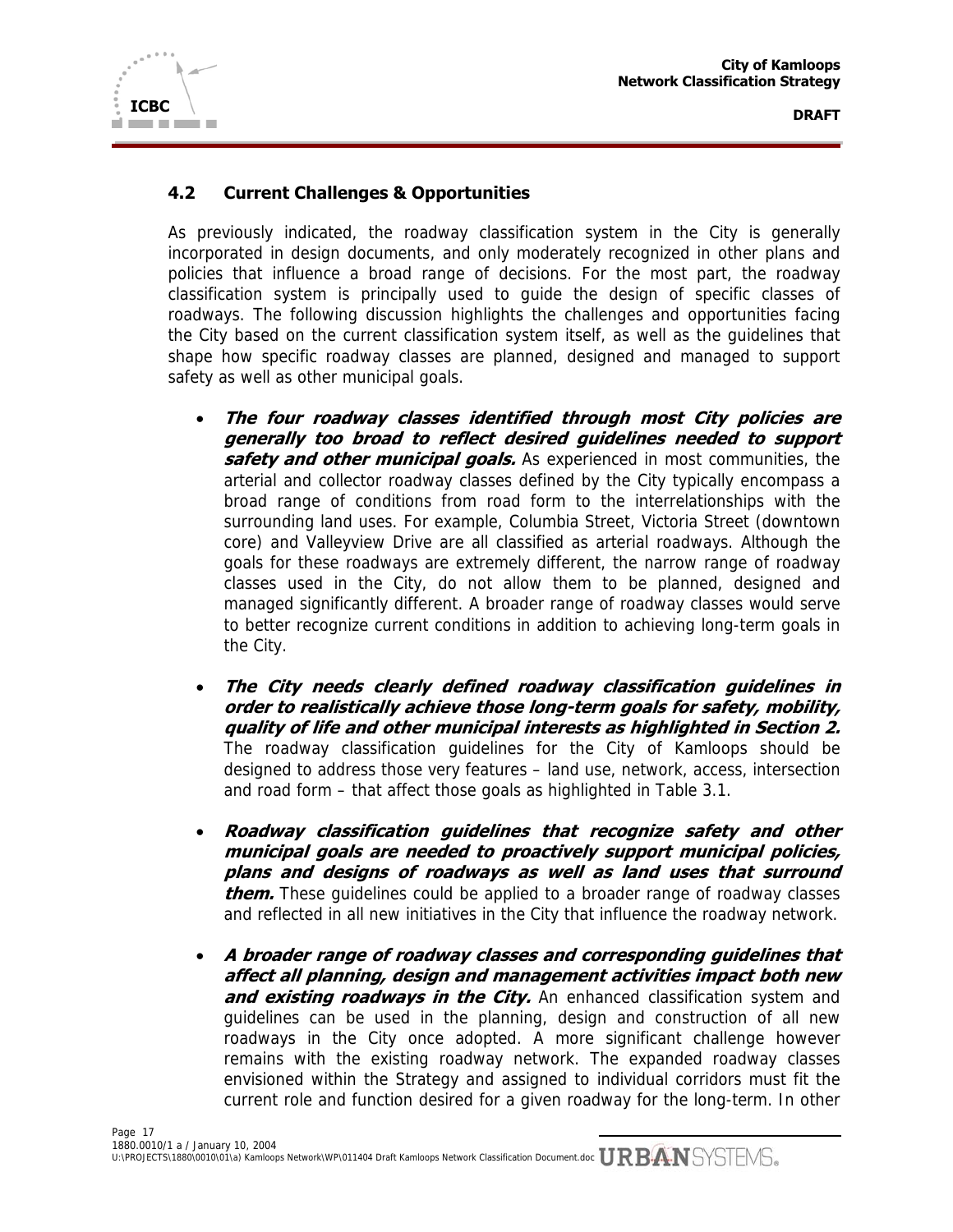



words, the very reason for establishing the expanded classification system is to better match the existing roadways within the City. In many cases however, the existing roadways will not likely meet the desired guidelines for a given roadway class. While it is not necessary – or even desirable – to modify all roadways to meet the design guidelines, a range of strategies may be explored where there are certain inconsistencies if specific problems arise (negatively impacting safety or other municipal goals). Those roadway classification guidelines for Kamloops (see Section 5) that specifically influence safety along the existing roadways are considered in the Strategy along with the range of potential responses that the City may consider.

• **Managing the classified network on an ongoing basis requires a decision-making framework that can enforce the very guidelines that**  define each roadway class. The City is faced with decisions that influence municipal and safety goals along all existing roadways on a routine basis. Roadway capital and rehabilitation initiatives generally result in the need to make decisions on roadway features that affect the overall function and class of a particular corridor. Further, land use decisions are frequently made along existing roadways that affect the desired character and function of the corridor. A broader range of roadway classes along with explicit guidelines that influence both safety and other municipal goals are needed to provide input to ongoing land use and transportation decisions in the City.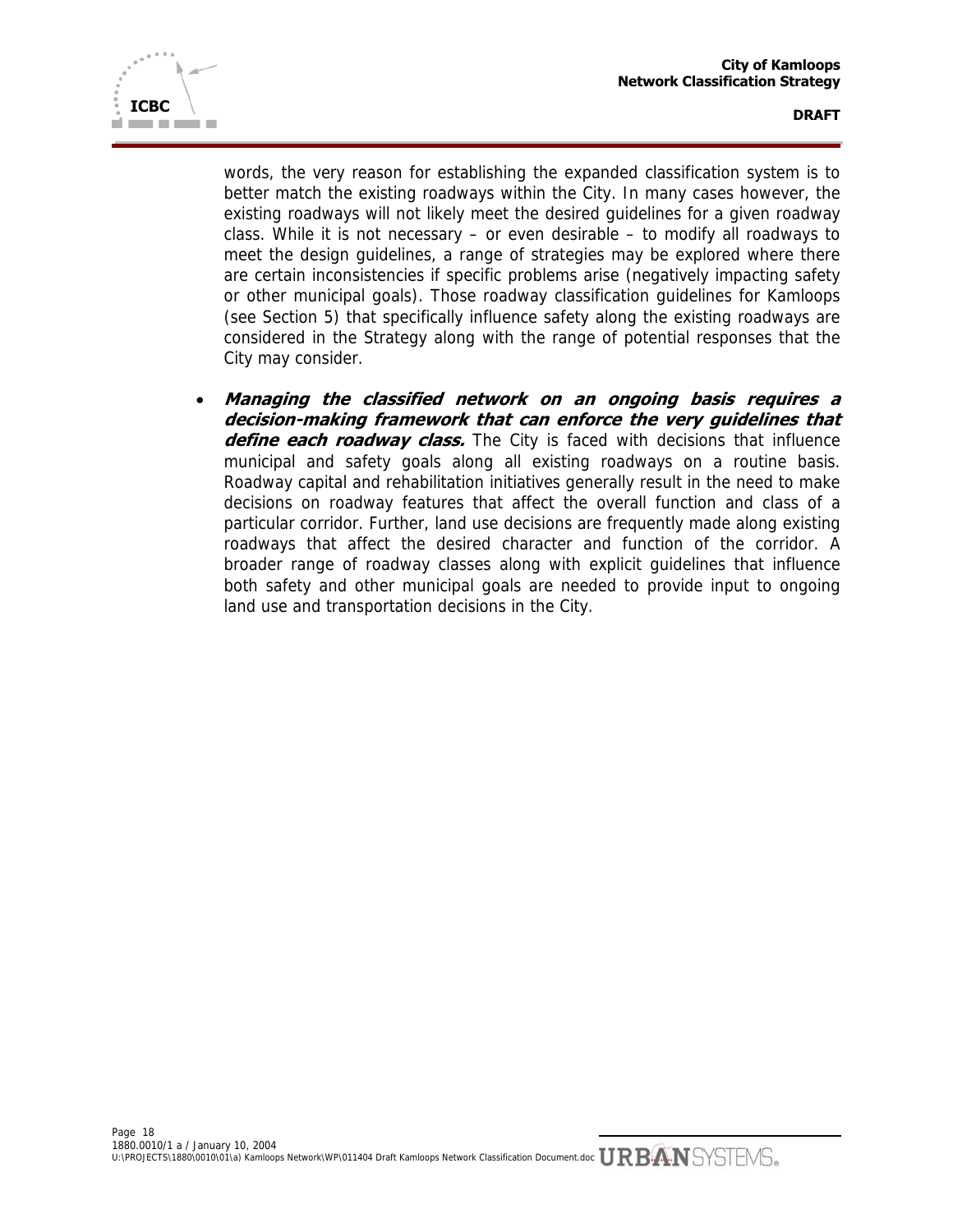

# **5.0 RECOMMENDED CLASSIFICATION SYSTEM & GUIDELINES**

This section of the Strategy outlines the recommended roadway classes for the City of Kamloops, guidelines for each roadway class to achieve safety and other municipal goals and a preliminary classified network for the City.

## **5.1 Roadway Classes**

The range of roadway classes for the City of Kamloops will need to reflect the many roles and functions expected of the network. Today, the highway, arterial, collector and local street classes recognized in most City policies do not sufficiently recognize these different needs or the conditions. Expanding the roadway classes as described below will serve to better suit the varied conditions within the City and will serve to achieve both safety and other municipal goals more effectively. The broad role and function of these different roadway classes are briefly highlighted below. The recommended roadway classes have been established based on discussions with City staff regarding the unique conditions in Kamloops and desired goals for different roadways.

**Freeway and Expressways** are both designed to accommodate high volumes of traffic moving at high speeds under free-flowing conditions. In urban and rural areas, Freeway and Expressway facilities can connect major areas of the City and serve longerdistance travel from outside the community. In view of the need to serve through traffic at higher speeds, mobility and safety goals generally restrict access to these roadways.

**Major Arterials** are planned and designed to carry large volumes of through traffic from one area of the City to another. These roadways are often longer, continuous corridors supporting long-distance travel at medium-to-high speeds between the collector and highway road system as well as major areas. Access to a major arterial impacts safety and mobility and is generally not permitted or is limited to major traffic generating land uses only. Support for transit, pedestrians and cyclists is provided through dedicated facilities as much as possible.

**Minor Arterials** are also designed and planned to support large volumes of through traffic unrelated to an area and serves a distribution function to get traffic to and from the collector and local road systems. Access to adjacent land uses will be limited and concentrated on several fixed locations which should be shared between properties wherever possible. Support for transit, pedestrians and cyclists are also provided through dedicated facilities as appropriate.

**Downtown Commercial Arterials** are intended to support large volumes of traffic within the commercial districts of the City that are primarily generated to the area itself. Consistent with the goals for a vibrant commercial district, these arterial roadways will support significant pedestrian, cyclist and transit activity and provide access for commercial vehicles. In this regard, vehicle speeds along commercial arterials are generally very low, allowing for access and circulation throughout the corridor, as well as integration of pedestrians and cyclists.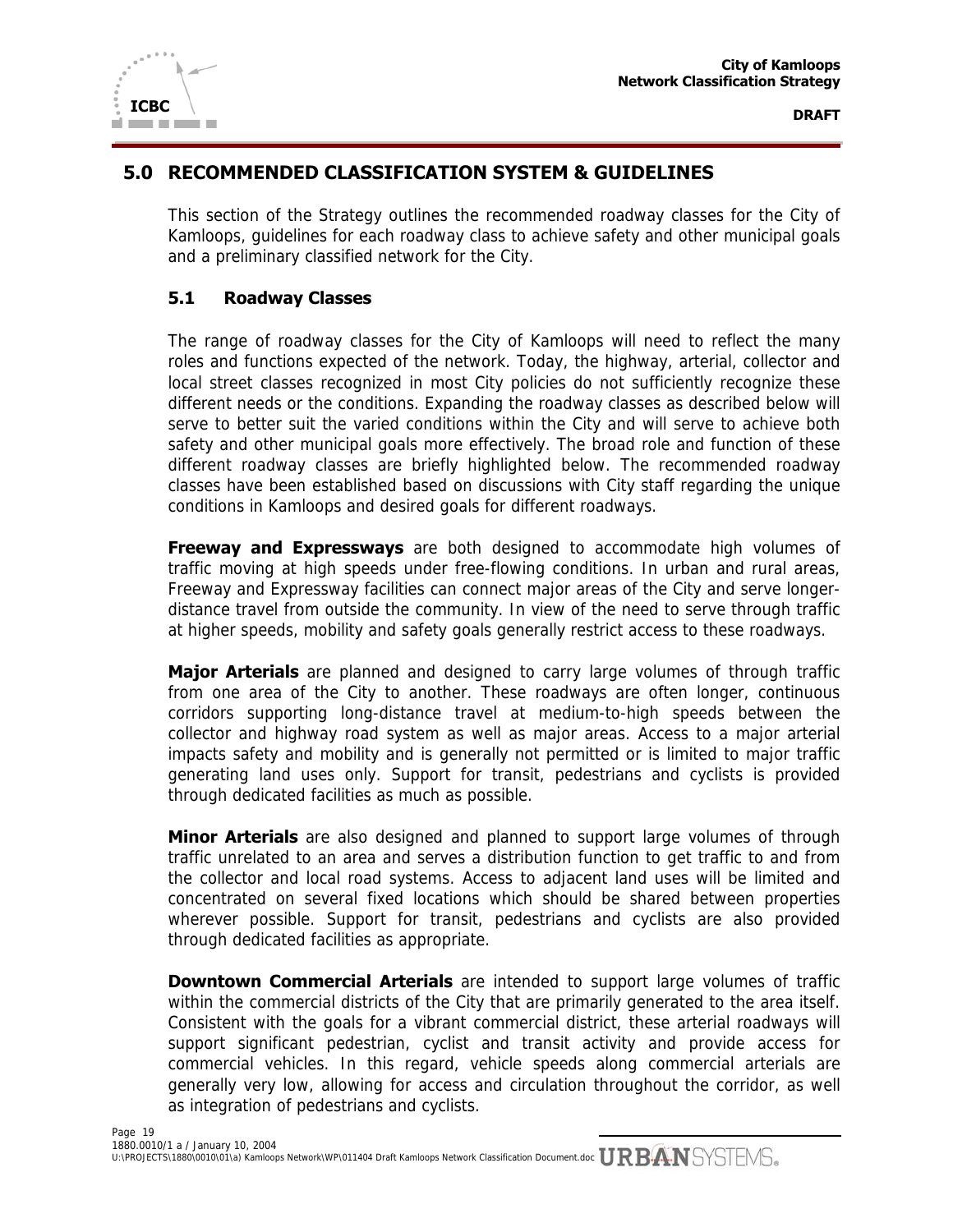

**Primary collectors** are intended to provide traffic service and land access service for a range of areas including commercial, residential and office uses. The traffic service function of this type of roadway is to carry moderate volumes of traffic between local roads and the arterial road system. Access to adjacent uses is important along primary collectors.

**Neighbourhood Collectors** are intended to provide traffic service and land access service primarily for smaller residential areas – where traffic volumes are generally lower and familiar with the community. The traffic service function of this type of roadway is to carry low volumes between local roads and the arterial road system. Access to adjacent residential uses is also essential along neighbourhood collectors. Pedestrian and cyclist activity will be moderately high along neighbourhood collector streets in which specific measures will be taken to manage vehicle conflicts.

**Local Roads** in urban and rural areas are intended to provide land access, particularly in residential areas. Therefore, local roads are designed to carry low volumes of traffic that originates or is destined to adjacent uses. It is anticipated that the local road system will support significant pedestrian and cyclist activity in which to manage conflicts with vehicle traffic.

**Industrial Roads** as suggested, are designed to support a moderate volume of traffic, largely consisting of commercial vehicles and other business traffic. Although some access restrictions may apply, the industrial roads typically link surrounding area properties with the arterial road system.

**Hillside Roads** are unique to Kamloops due to the topographic conditions of the City. Hillside roads are intended to support moderate-to-high traffic volumes between key hillside areas to other parts of the City. Depending on the length of the roadway and scale of development served by the area, Hillside Roads may be 2 or 4 lanes and some access restrictions may apply. Although walking and cycling may be modest in these areas, dedicated facilities are needed to support goals for safety and enhanced mobility.

## **5.2 Classification Guidelines**

The classification guidelines are merely intended to support the primary role and function of the different roadway classes, and to provide definition on those land use, network, access, intersection and road form features suitable for each road class. In order to proactively support safety, mobility, quality of life and other municipal goals, these guidelines have been established based on a range of sources including existing City guidelines and policies, Transportation Association of Canada practices as well as those safety features as described in Section 3 of the Strategy. Table 5.1 summarizes the recommended roadway classification guidelines for the City of Kamloops.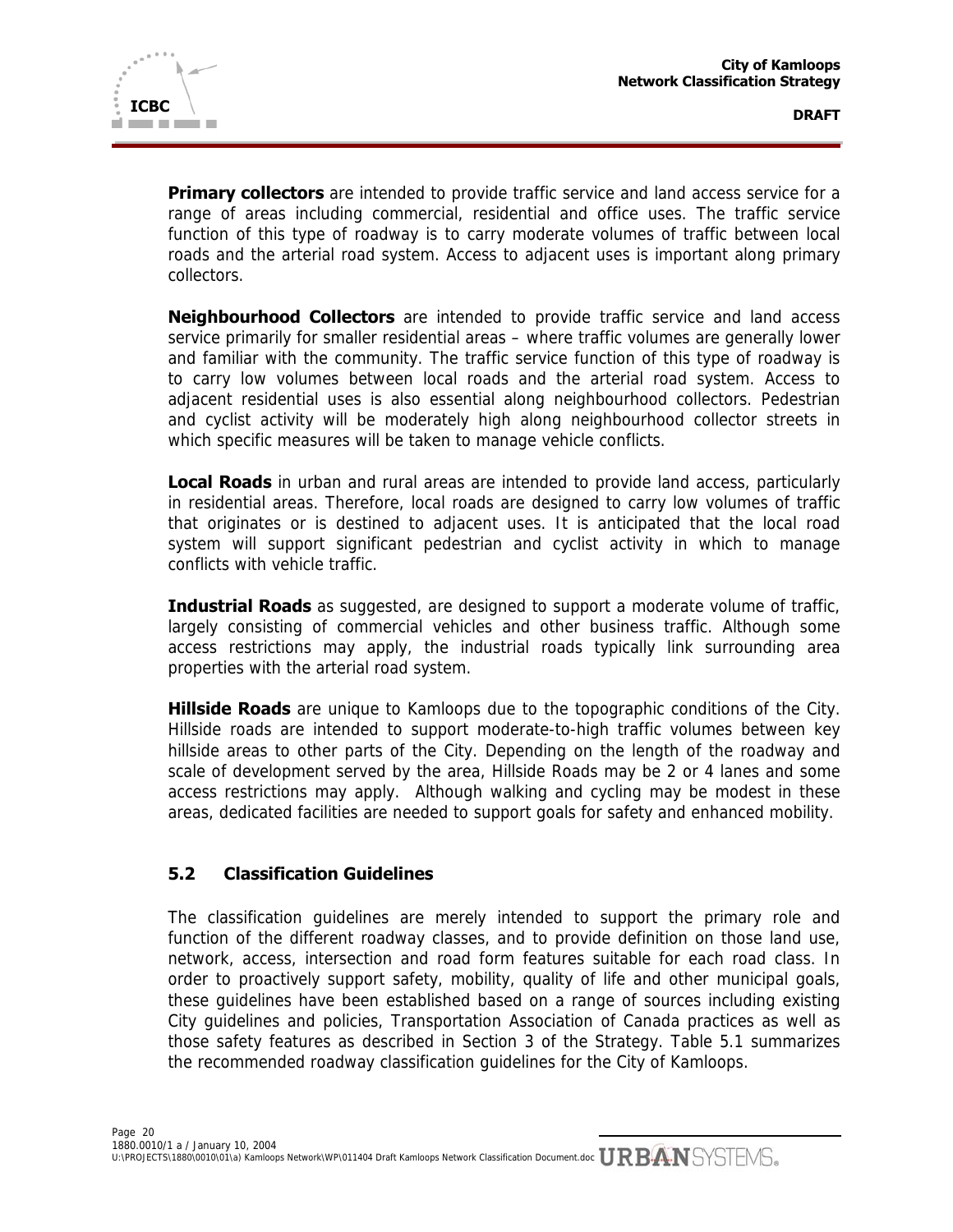

# **5.3 Preliminary Classified Network**

The preliminary classified network for the City of Kamloops is presented in Figure 5.1. The range of roadway classes and corresponding guidelines presented in Sections 5.1 and 5.2 respectively were used to develop the classified network for the City. As previously discussed, this classified network should not imply that existing roadways currently meet all the guidelines presented in Table 5.1. Rather, the intended function of the roadway and the general conditions today and in the long-term are best reflected through the designated roadway classes. For the purpose of this Strategy, inconsistencies between the guidelines assigned to each roadway class and existing conditions along each corridor may influence the recommended classified network. Alternatively, these inconsistencies may be addressed over time to proactively address safety and other municipal goals.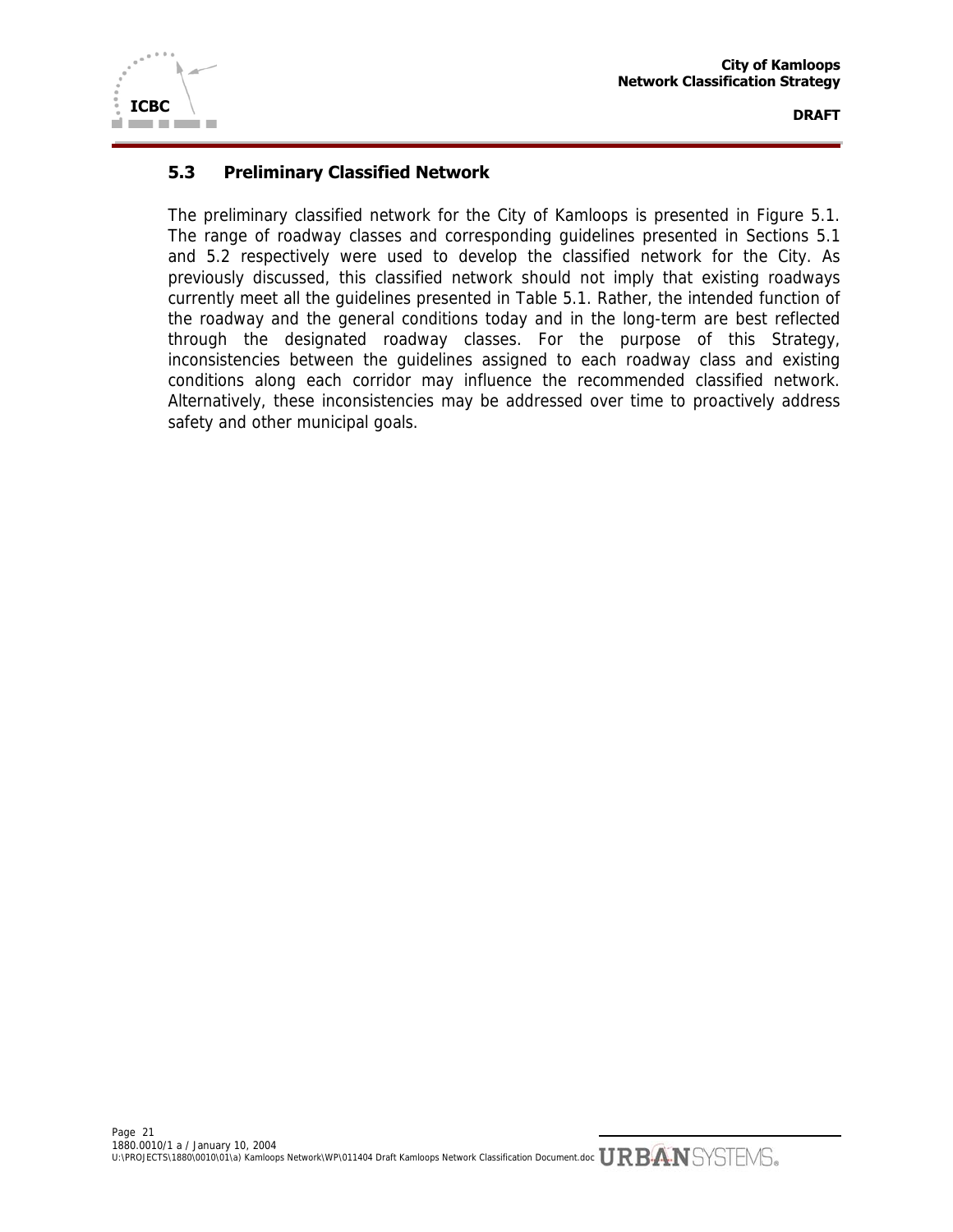

# **6.0 NETWORK ASSESSMENT**

As previously discussed, the classification guidelines presented in Table 5.1 can be used to plan, design and manage new roadway facilities in the City. Although it is not anticipated that the existing roadways in the City will necessarily support all these guidelines, an assessment of those 'safety' related features are compared with the existing network. This assessment will not only identify the degree of the inconsistencies, but will serve to provide guidance on the need to respond to these differences in order to proactively address safety.

Using the City's Planet GIS software, this section of the Strategy compares existing conditions with those 'safety' related guidelines. This assessment is concentrated on the arterial and collector roadway classes of the City as illustrated in Figure 5.1.

# **6.1 Land Use Conditions**

**Vulnerable pedestrian uses** such as schools and seniors residences are the primary land use issue affecting the classified network. The roadway classifiication guidelines suggest that vulnerable pedestrian uses are discouraged along freeways, expressways and major arterial roads and provide conditional support along other arterial and primary collector roads.

Figures 6.1 and 6.2 illustrate the location of all vulnerable pedestrian uses contained in the database and those corridors in the City where vulnerable pedestrian uses are located within 200 metres of those major roadway facilities. In general, vulnerable pedestrian uses are located at nearby major roadway facilities in the downtown, Brocklehurst and Valleyview Drive areas. Only a few are located along major arterial roads – such as Columbia Street, Victoria Street West and Fortune Drive – where vulnerable pedestrian related uses are discouraged.

## **6.2 Network Conditions**

Among those network features incorporated in the classification systems for Kamloops, typical daily traffic volumes, vehicle mix and traffic mix influence safety for different classes of roadways as briefly described below.

## **Traffic Volumes**

The safety of the roadway network is impacted where the traffic volumes along a given roadway class are inconsistent with the form and features of the specific class itself. In particular, where the traffic volumes are significantly higher than the typical design of a given class of road, the collision rate may be higher than the average condition. In this regard, desirable daily traffic volumes are established for each class of road.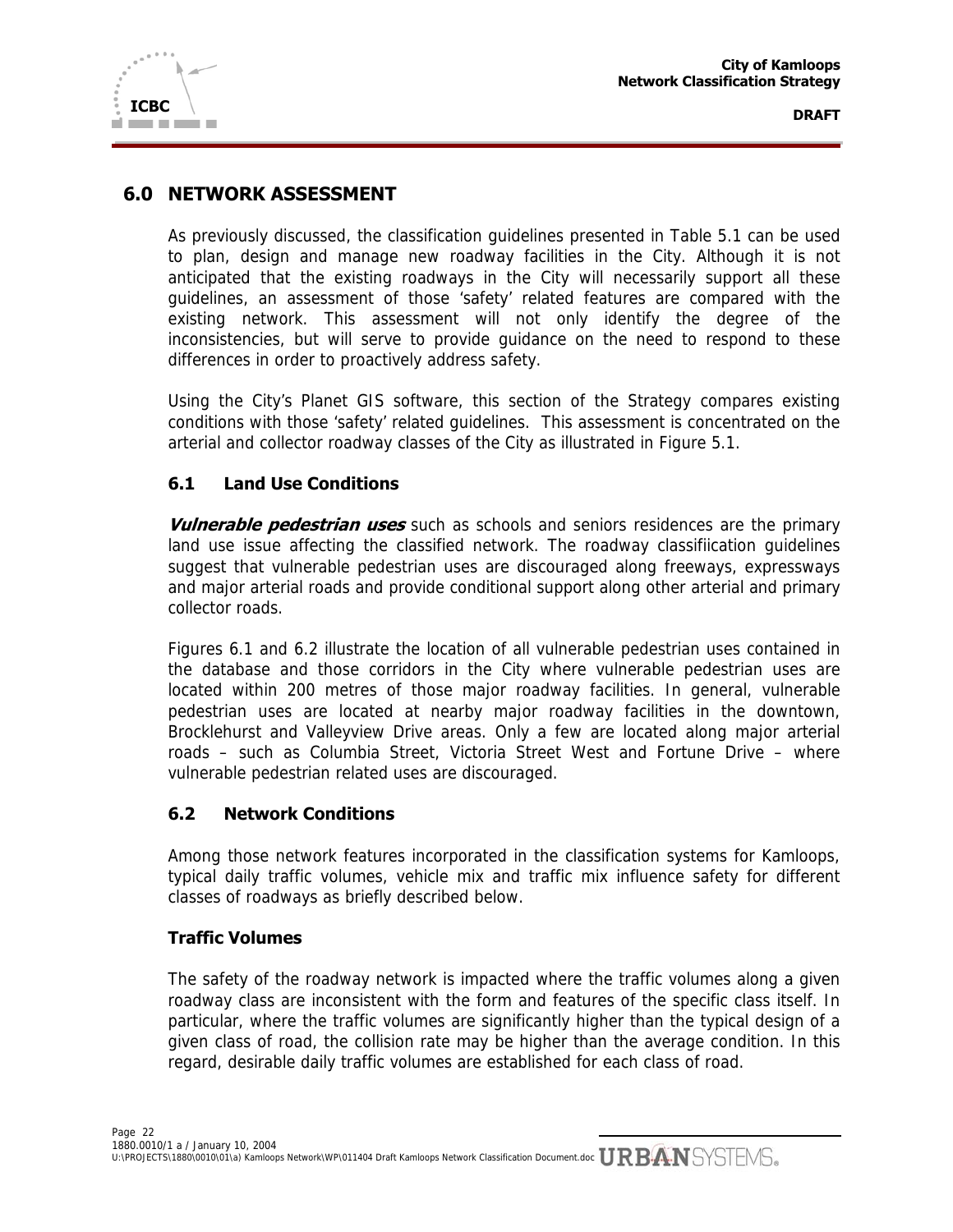

Figure 6.3 and 6.4 illustrate the daily traffic volumes along each roadway in Kamloops and where the current conditions exceed the guidelines for the given roadway class. Figure 6.4 indicate that most inconsistencies exist along the primary and neighbourhood collector road system such as Dalhousie Drive and Lethbridge Avenue.

# **Traffic Mix**

The primary safety concerns arise when local and collector roadways support significant portions of through traffic, and when highway and arterial roads accommodate significant portions of local travel. In short, the differential in vehicle speeds and driver awareness can often increase the potential of collisions.

Figures 6.5 and 6.6 illustrate the proportion of through and local traffic along all major roadways in the City along with those locations where the proportions are sufficiently different from the guidelines. Travel patterns in the North Shore area indicate that Schubert Drive and other interconnecting roadways such as Richmond Avenue, York Avenue and Lethbridge Avenue support a larger proportion of non-local travel than desired for collector roadways. Other minor collectors such as Dalhousie Drive in the Southgate area, in addition to Comazzetto Road, Vicars Road and Oriole Road all carry through traffic greater than that anticipated for minor collector roads.

## **Sidewalks**

A lack of sidewalks along most arterial and collector roads presents a safety concern for this vulnerable road user group. The City's guidelines suggest that sidewalks should ideally be provided along both sides of these roadway classes.

Figures 6.7 and 6.8 illustrate the number of sidewalks along all arterial and collector roadways and those roadways where there are inconsistencies with the desired guidelines. These results indicate that there are sidewalk deficiencies within the downtown, Valleyview, portions of the North Shore areas and in particular the Sahali area.

## **6.3 Access Conditions**

The type and density of access control are directly related to the classification of individual roads. For those higher classified roadways – such as highways and arterial roads – direct access is typically prohibited or limited. Conversely, lower level roadways are typically designed for land access and circulation. The following discussion compares access types and densities for certain roadway classes and identifies inconsistencies with the guidelines.

# **Access Type**

The access arrangement to individual land uses surrounding a given roadway will have a significant influence not only on the mobility along the road and functional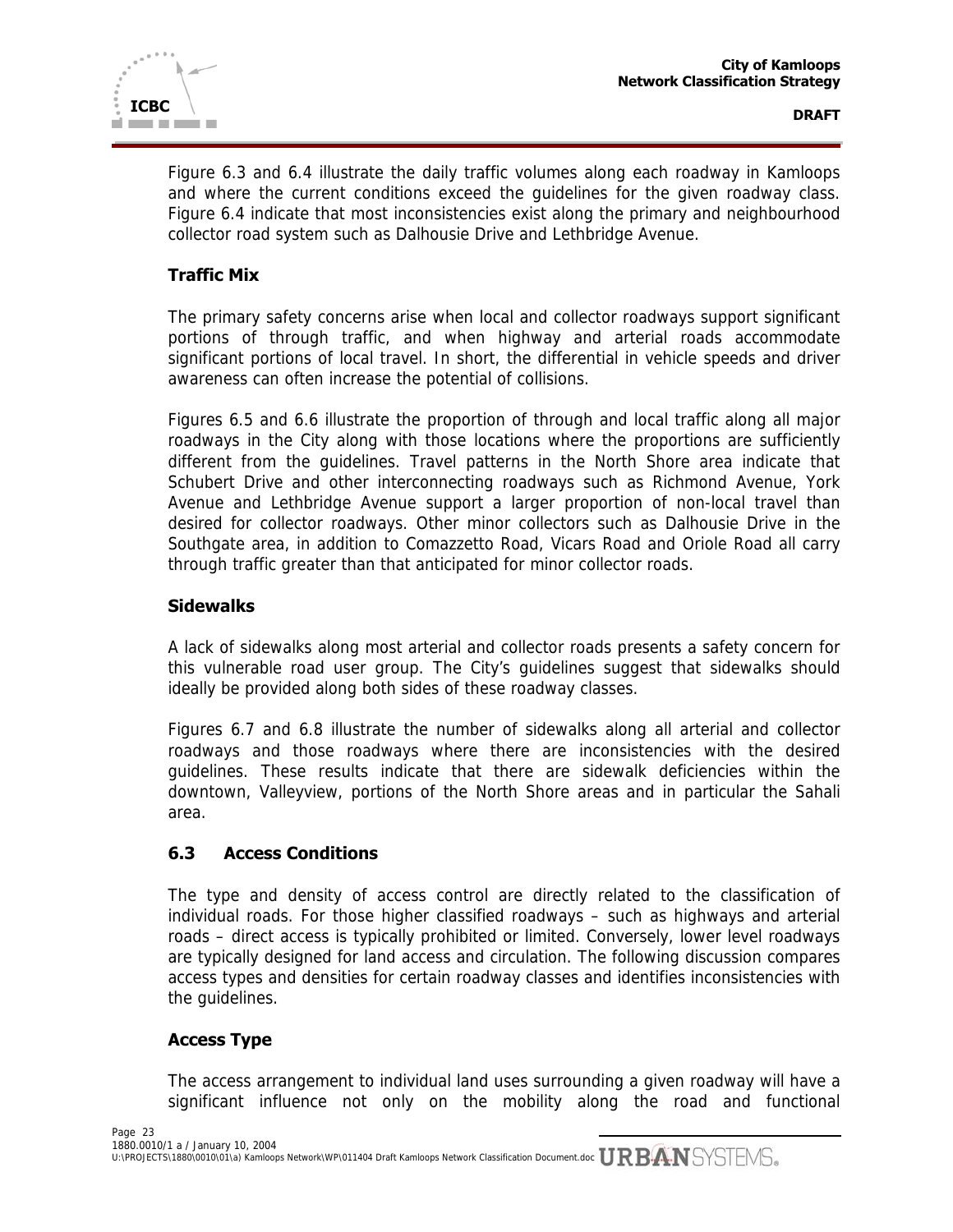

characteristics, but on the overall safety of the roadway itself. The guidelines outlined in Table 5.1 indicate that access to the major and minor arterial roads should be limited. Figure 6.9 summarizes the number of full accesses (including any left-turn out movements) along each major and minor arterial road segment where existing conditions do not meet the classification guidelines. These results indicate that the inconsistent road segments include portions of Tranquille Road, Fortune Drive, Victoria Street, Columbia Street, Summit Drive, McGill Road, Notre Dame and Hugh Allan Drive.

# **Access Density**

Access density along most major roadways in the City will influence safety. As such, the guidelines for the City of Kamloops outlines the desired access density (full accesses and other accesses with left-out movements per km) along various roadway classes ranging 0 to 5 access per km along major arterials up to 50 accesses per km along local roads.

Figures 6.10 and 6.11 illustrate the density of accesses along the arterial and collector road system in the City (except right-turn entry and exit accesses) and the inconsistencies with the desired guidelines respectively. These patterns indicate that several major roadways in the City exceed the desired guidelines for that of a new road. In addition to contributing toward the safety concerns, longer-term mobility particularly along those major and minor arterials are considered problematic.

# **6.4 Intersection Conditions**

The intersection features incorporated in the roadway classification guidelines to influence safety are primarily attributed to the types of interconnecting roadways, spacing of intersections and the provision of auxiliary lanes at intersections of major roadways. This section examines intersection spacing conditions along the arterial and collector road system.

Intersection spacing can significantly influence both mobility and safety along a given roadway class. The minimum intersection spacing guidelines for the major and minor arterial system in Kamloops is 400 and 200 metres respectively and 60 m for collector roadways. Figure 6.12 illustrates the arterial and collector roadways where the spacing exceed the guidelines for the specific roadway class. These results indicate that the core area of the City Centre along sections of Columbia Street, Seymour Street and Lansdowne Street are inconsistent with the guidelines of an arterial roadway. Additionally, few roadways of mainly collector roads in the North Shore also support intersection spacing that exceeds the desired guidelines.

# **6.5 Road Form Conditions**

Among the road form guidelines, posted and design speeds are also considered in terms of their suitability to support safety goals. As previously discussed, the posted and design speeds are a critical factor in the horizontal and vertical geometry of a roadway in the City. The posted and design speed of individual roadway classes also influences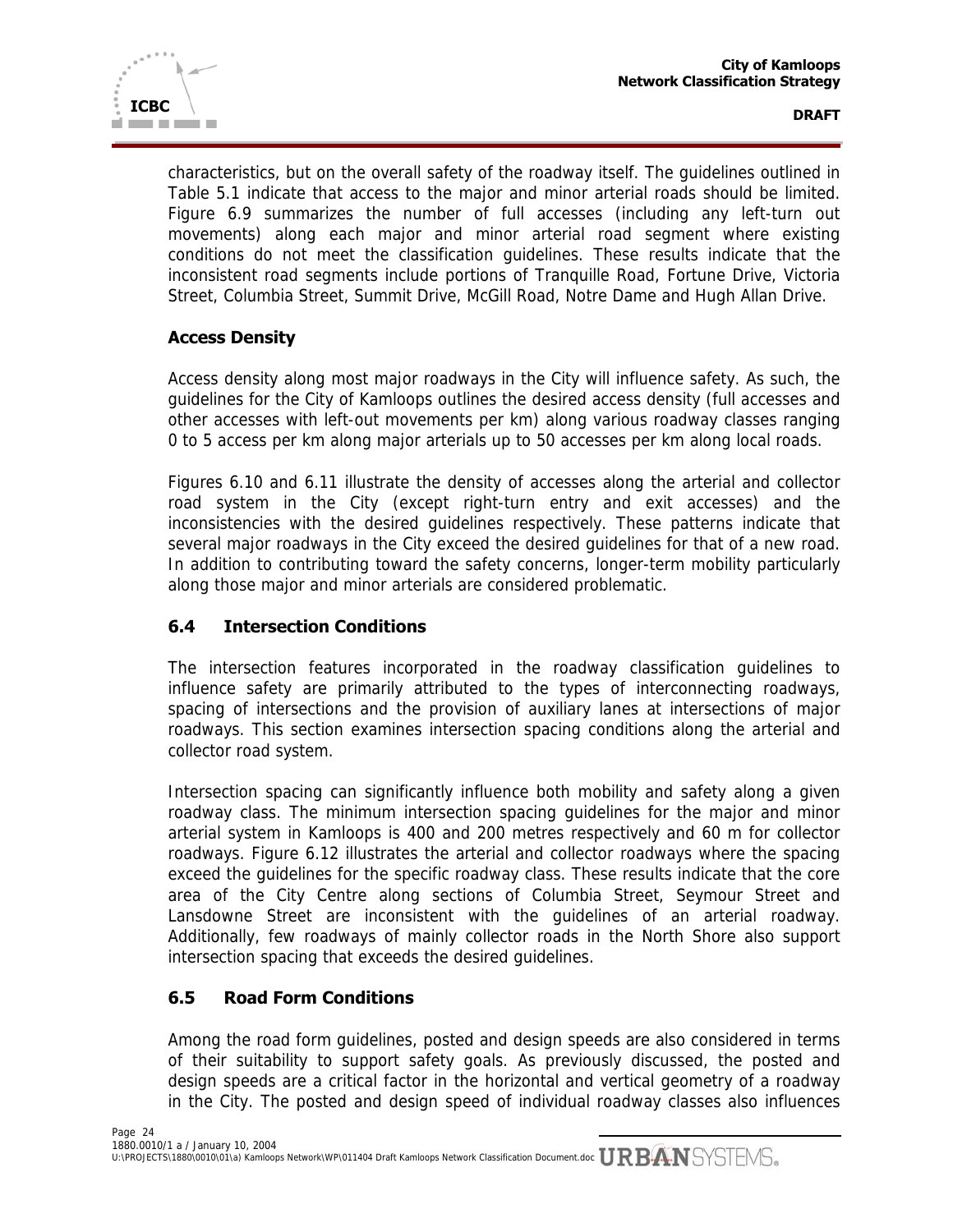

the safety of the roadway network, particularly where the speeds exceed that which would be appropriate for the form and function of the roadway.

Figures 6.13 and 6.14 illustrate the posted speeds along each arterial and collector roadway in the City and an assessment of the locations that are inconsistent with the guidelines for the specific road class. Figure 6.14 indicates that there are no significant inconsistencies with the recommended roadway classification guidelines. Though, Princeton-Kamloops Highway is classified as a major arterial roadway, highway conditions dominate, therefore the speed inconsistency is not considered.

# **6.6 Overall Comparison**

Figure 6.15 provides an overall comparison that shows combination of inconsistencies (specifically three or more) in land use, network, access, intersection and road form for arterial and collector roadways.

Prime inconsistent areas identified include portions of the North Shore, Dowtown, Southgate, and Sahali. Section 7 further explores the inconsistencies with respect to the safety guidelines for the different areas of the City.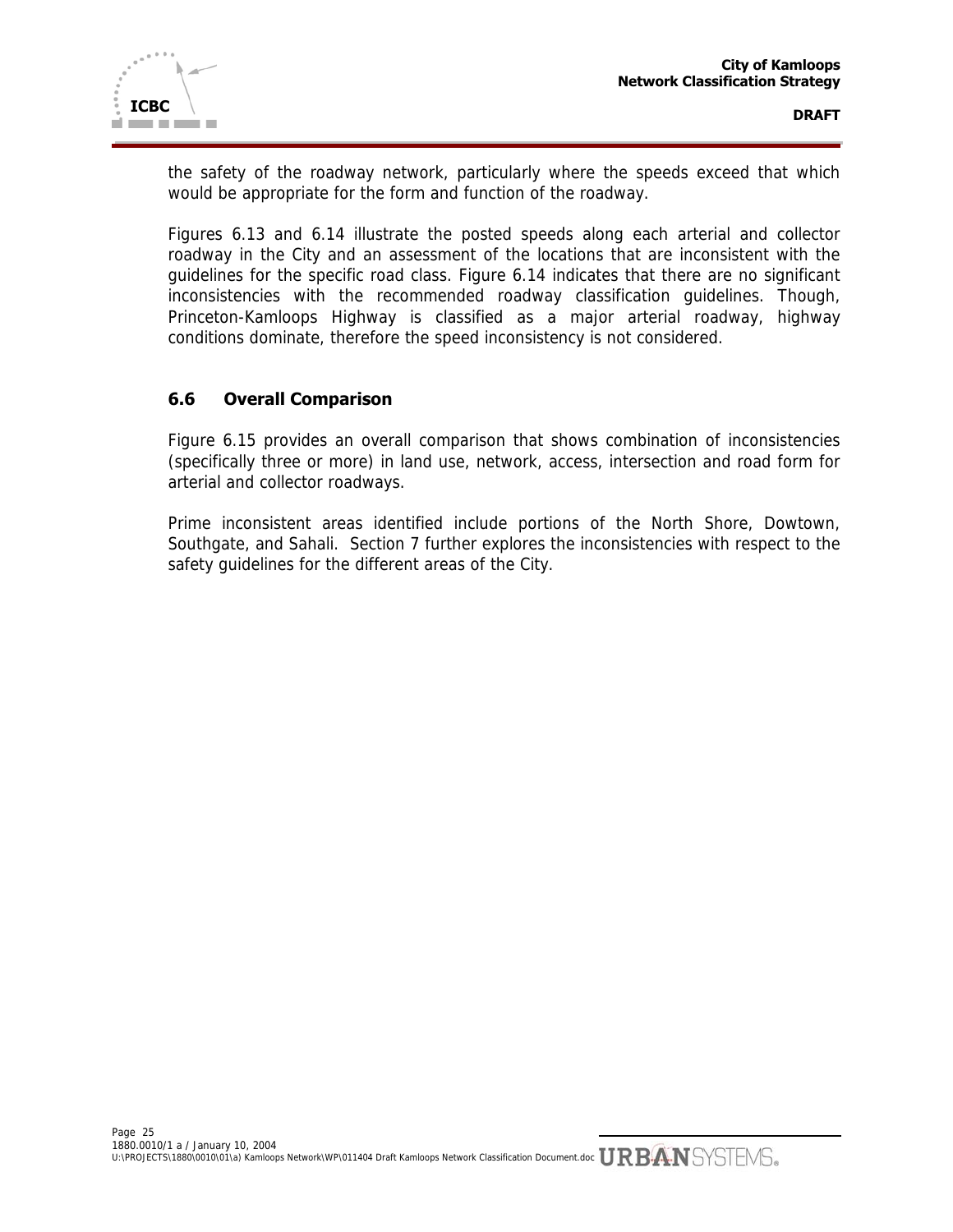

# **7.0 ROADWAY CLASSIFICATION SUMMARY**

This section of the Strategy provides a summary of the network conditions for each major area in the Kamloops, and provides further guidance to the City on the full implementation of the Network Classification Strategy.

#### **7.1 Summary of Network Conditions**

The network assessment described in Section 6 of the Strategy was concentrated on the individual corridors throughout the City and their inconsistency with those safety related guidelines for each given roadway class. Considering that the network is an interactive collection of roadways, this section provides an overview of these inconsistencies for different areas of the City as a means of examining the suitability of the classified network and recommends any changes.

Different areas of the City include:

- North Shore a relatively flat-graded area east of the Kamloops airport that consists of mainly residential parcels, education facilities, parks and dispersed commercial service centres. Local roads make up most of the road system in this area.
- Downtown the core of the City that encompasses the major business sector, and the City's main hospital. Downtown arterial roads form the road system in this area.
- Valleyview east of the Downtown area, and just south of the TransCanada Highway, it is mostly a residential area with commercial services alongside TransCanada Highway. Hillside conditions exist on the southern edge of Valleyview.
- Southgate/UCC/Hillside area located between the downtown area and Upper Sahali / Aberdeen area. It serves the University College of the Cariboo and a mixture of major shopping centres, hotels, restaurants and other commercial services.
- Upper Sahali/Aberdeen just south of the Southgate/UCC/Hillside area, it is mainly a residential neighbourhood with hillside conditions and is fairly accessible to the TransCanada Highway.

Table 7.1 below summarizes the network conditions for the North Shore area of the City. These results indicate that the predominant issues on the North Shore are largely related to the mix of traffic on the primary and neighbourhood collector roadways and access conditions along both major and minor arterials. These access issues along the arterial roadways can only be addressed as part of a comprehesive strategy for the area, and will take several years to change in order to practively address safety concerns. Through traffic on the primary and neighbourhood collector system should primarily be addressed through speed management along the subject corridors and route management along the major roadways.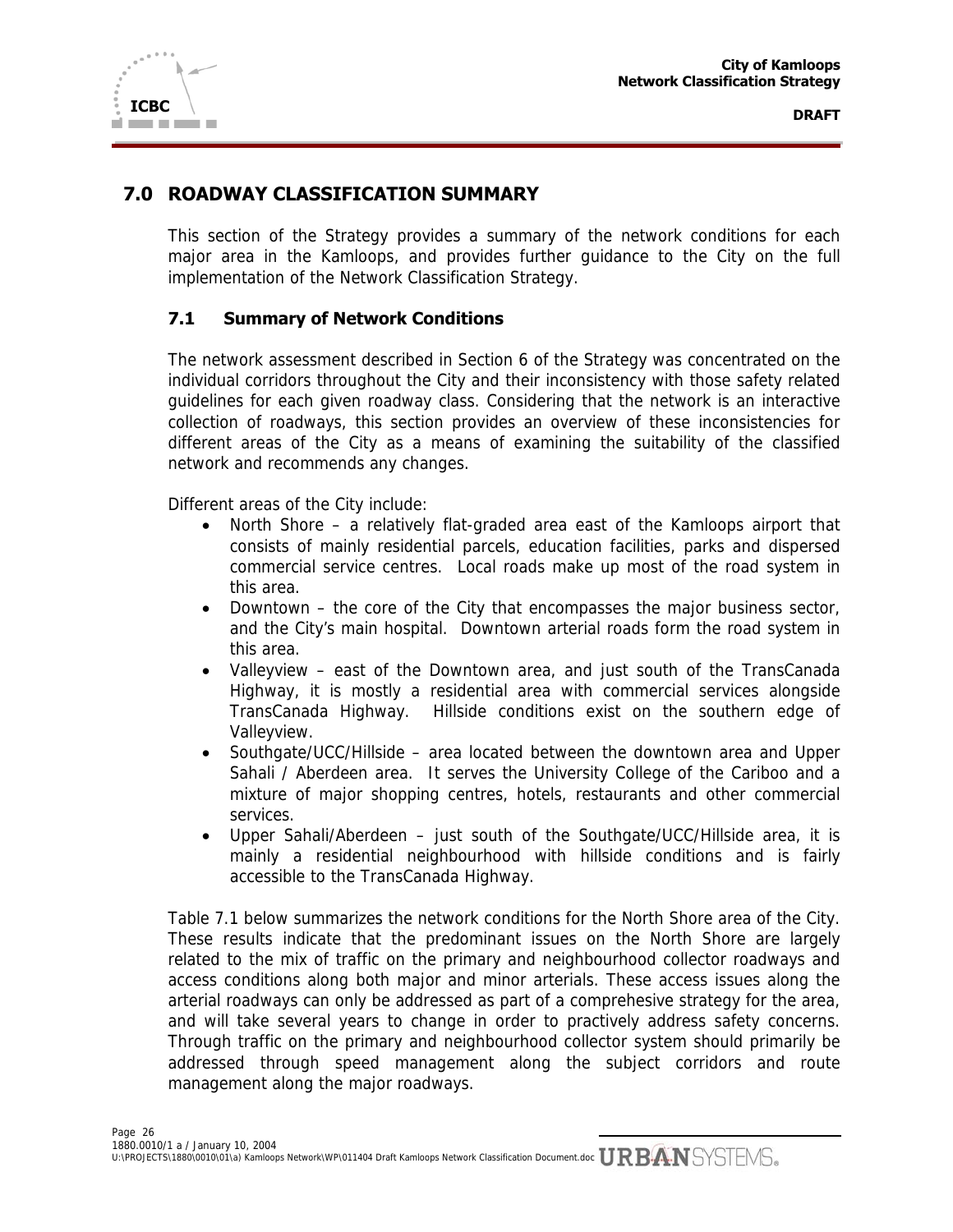| Table $7.1 -$                           |
|-----------------------------------------|
| <b>North Shore Area Network Problem</b> |
| (Guidelines vs. Existing Conditions)    |

| <b>Safety Related</b>                 | <b>Roadway Classes</b>          |                                 |                                      |                             |                                   |
|---------------------------------------|---------------------------------|---------------------------------|--------------------------------------|-----------------------------|-----------------------------------|
| <b>Guidelines</b>                     | <b>Major</b><br><b>Arterial</b> | <b>Minor</b><br><b>Arterial</b> | <b>Commercial</b><br><b>Arterial</b> | Primary<br><b>Collector</b> | Neighbourhood<br><b>Collector</b> |
| <b>Vunerable</b>                      |                                 |                                 |                                      |                             |                                   |
| <b>Pedestrian</b><br><b>Uses</b>      |                                 |                                 |                                      |                             |                                   |
| <b>Traffic</b>                        |                                 |                                 |                                      |                             |                                   |
| <b>Volumes</b>                        |                                 |                                 |                                      |                             |                                   |
| <b>Traffic Mix</b>                    |                                 |                                 |                                      |                             | 4                                 |
| <b>Sidewalks</b>                      |                                 |                                 |                                      |                             |                                   |
| <b>Type of Access</b>                 |                                 |                                 |                                      |                             |                                   |
| <b>Density</b>                        |                                 |                                 |                                      |                             |                                   |
| <b>Intersection</b><br><b>Spacing</b> |                                 |                                 |                                      |                             |                                   |
| <b>Speed</b>                          |                                 |                                 |                                      |                             |                                   |

Table 7.2 below summarizes the network assessment results for the Downtown area of the City. These results indicate that the network issues facing the downtown area are largely concentrated on the major arterial system. In particular, attractive and safe pedestrian facilities are needed along and across the arterial system within this area. Further, the access type and density as well as the intersection spacing is incompatible with that of major arterial roads. While consideration may be given toward re-classifying the network, it may be more appropriate to address any safety issues through speed management as well as special provisions to respond to conflicts with pedestrians and other vulnerable user groups along these corridors.

| Table $7.2 -$                        |
|--------------------------------------|
| <b>Downtown Area Network Problem</b> |
| (Guidelines vs. Existing Conditions) |

| <b>Safety Related</b> | <b>Roadway Classes</b>          |                                 |                                      |                             |                                   |
|-----------------------|---------------------------------|---------------------------------|--------------------------------------|-----------------------------|-----------------------------------|
| <b>Guidelines</b>     | <b>Major</b><br><b>Arterial</b> | <b>Minor</b><br><b>Arterial</b> | <b>Commercial</b><br><b>Arterial</b> | Primary<br><b>Collector</b> | Neighbourhood<br><b>Collector</b> |
| <b>Vunerable</b>      |                                 |                                 |                                      |                             |                                   |
| Pedestrian            |                                 |                                 |                                      |                             |                                   |
| <b>Uses</b>           |                                 |                                 |                                      |                             |                                   |
| <b>Traffic</b>        |                                 |                                 |                                      |                             |                                   |
| <b>Volumes</b>        |                                 |                                 |                                      |                             |                                   |
| <b>Traffic Mix</b>    |                                 |                                 |                                      |                             |                                   |
| <b>Sidewalks</b>      |                                 |                                 |                                      | ٩.                          |                                   |
| <b>Type of Access</b> |                                 |                                 |                                      |                             |                                   |
| <b>Density</b>        |                                 |                                 |                                      |                             |                                   |
| <b>Intersection</b>   |                                 |                                 |                                      |                             |                                   |
| <b>Spacing</b>        |                                 |                                 |                                      |                             |                                   |
| <b>Speed</b>          |                                 |                                 |                                      |                             |                                   |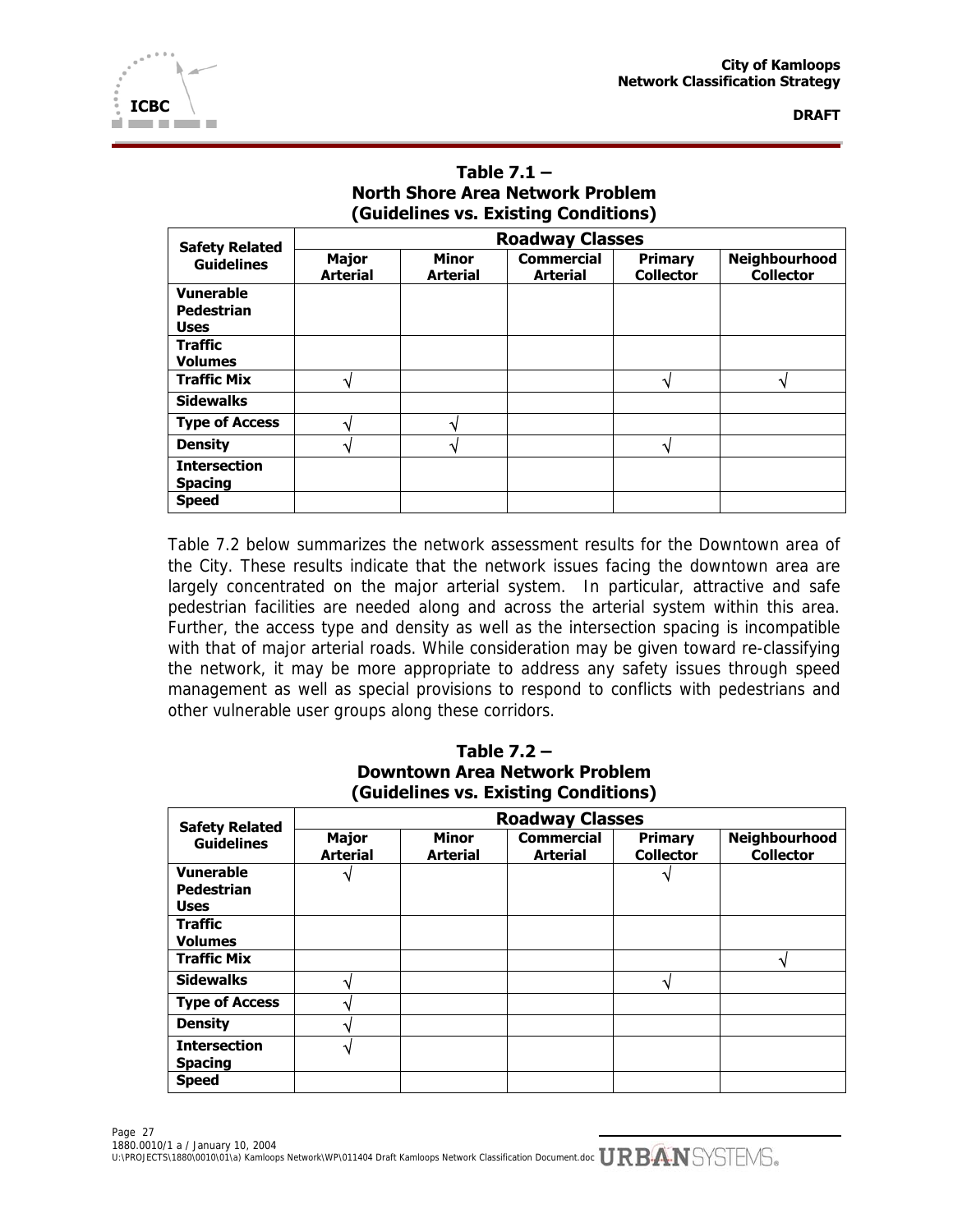

Table 7.3 below summarizes the network for the Valleyview area of the City. These results suggest that the network issues in the Valleyview area are primarily concentrated along the primary collectors and some neighbourhood collectors. Special provisions are needed along the primary collector system – namely Valleyview Drive – to support the needs of pedestrians and vulnerable pedestrian uses **[include PHOTOS]** as with the recent implementation for much of the corridor and further speed management may be necessary to manage access density issues. The north-south neighbourhood collectors between Valleyview Drive and the Highway will require route and speed management measures to discourage short-cutting and concentrate most traffic along the TransCanada Highway.

| <b>Safety Related</b> | <b>Roadway Classes</b>          |                                 |                                      |                                    |                                          |  |  |
|-----------------------|---------------------------------|---------------------------------|--------------------------------------|------------------------------------|------------------------------------------|--|--|
| <b>Guidelines</b>     | <b>Major</b><br><b>Arterial</b> | <b>Minor</b><br><b>Arterial</b> | <b>Commercial</b><br><b>Arterial</b> | <b>Primary</b><br><b>Collector</b> | <b>Neighbourhood</b><br><b>Collector</b> |  |  |
| <b>Vunerable</b>      |                                 |                                 |                                      |                                    |                                          |  |  |
| Pedestrian            |                                 |                                 |                                      |                                    |                                          |  |  |
| <b>Uses</b>           |                                 |                                 |                                      |                                    |                                          |  |  |
| <b>Traffic</b>        |                                 |                                 |                                      |                                    |                                          |  |  |
| <b>Volumes</b>        |                                 |                                 |                                      |                                    |                                          |  |  |
| <b>Traffic Mix</b>    |                                 |                                 |                                      |                                    |                                          |  |  |
| <b>Sidewalks</b>      |                                 |                                 |                                      |                                    |                                          |  |  |
| <b>Type of Access</b> |                                 |                                 |                                      |                                    |                                          |  |  |
| <b>Density</b>        |                                 |                                 |                                      |                                    |                                          |  |  |
| <b>Intersection</b>   |                                 |                                 |                                      |                                    |                                          |  |  |
| <b>Spacing</b>        |                                 |                                 |                                      |                                    |                                          |  |  |
| <b>Speed</b>          |                                 |                                 |                                      |                                    |                                          |  |  |

**Table 7.3 – Valleyview Area Network Problem (Guidelines vs. Existing Conditions)**

Table 7.4 below summarizes the network related issues for the Southgate/UCC/Hillside Drive area of the City. These results indicate that inconsistencies are primarily concentrated on the major and minor arterial system, with some guidelines not being achieved along a single neighbourhood collector – namely Dalhousie Drive. In the longterm, it is anticipated that Dalhousie will serve a larger proportion of through traffic with the completion of the Hillside Drive, but may still be re-classified and managed as a Primary Collector Roadway serving slightly higher traffic volumes. Futher measures are needed along the major and minor arterial road system in the area, particularly in relation to access management to preserve safety and long-term mobility.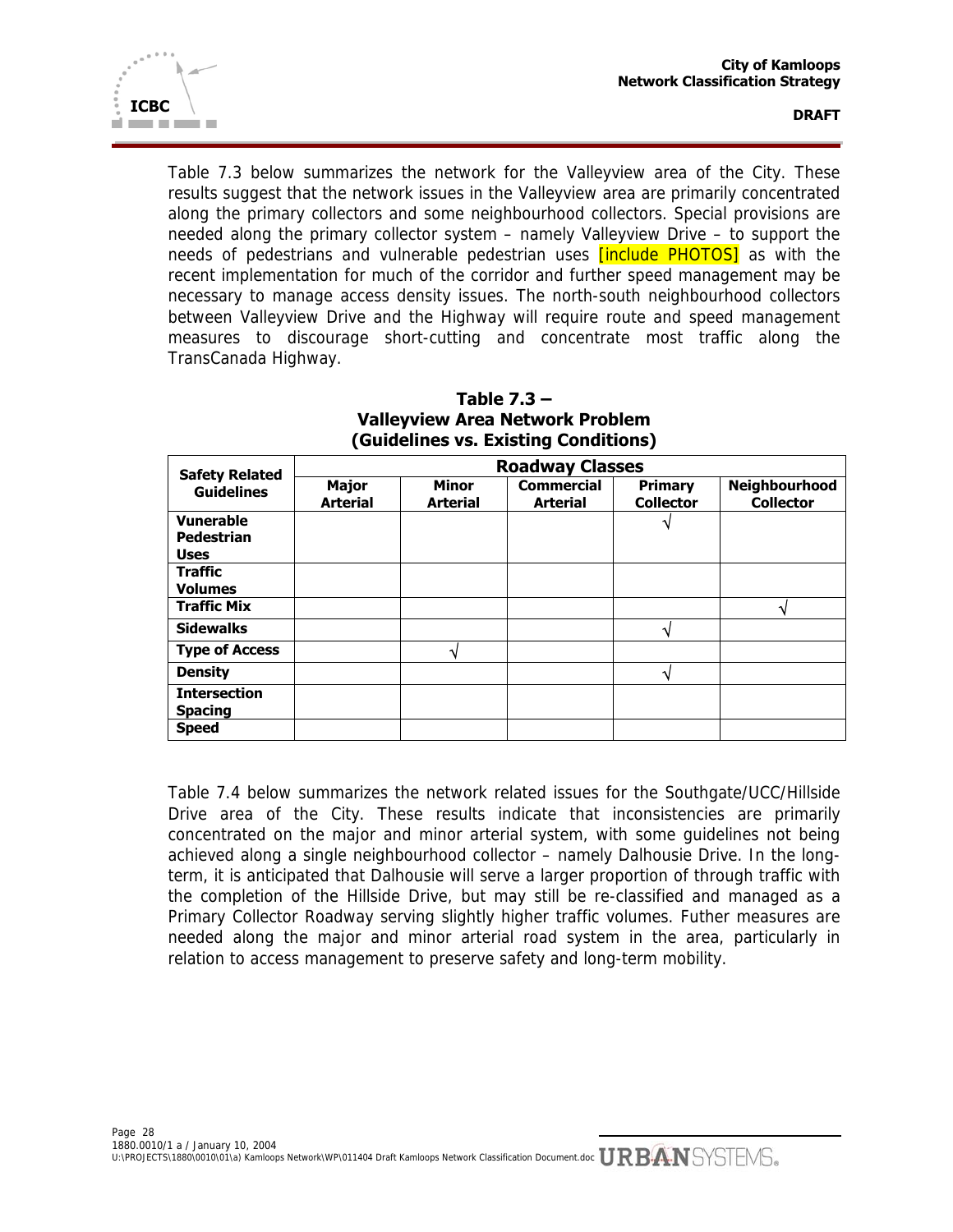

| Table $7.4 -$                                         |
|-------------------------------------------------------|
| Southgate / UCC / Hillside Drive Area Network Problem |
| (Guidelines vs. Existing Conditions)                  |

| <b>Safety Related</b><br><b>Guidelines</b>           | <b>Roadway Classes</b>          |                                 |                                      |                                    |                                   |  |  |
|------------------------------------------------------|---------------------------------|---------------------------------|--------------------------------------|------------------------------------|-----------------------------------|--|--|
|                                                      | <b>Major</b><br><b>Arterial</b> | <b>Minor</b><br><b>Arterial</b> | <b>Commercial</b><br><b>Arterial</b> | <b>Primary</b><br><b>Collector</b> | Neighbourhood<br><b>Collector</b> |  |  |
| <b>Vunerable</b><br><b>Pedestrian</b><br><b>Uses</b> |                                 |                                 |                                      |                                    |                                   |  |  |
| <b>Traffic</b><br><b>Volumes</b>                     |                                 |                                 |                                      |                                    |                                   |  |  |
| <b>Traffic Mix</b>                                   |                                 |                                 |                                      |                                    |                                   |  |  |
| <b>Sidewalks</b>                                     |                                 |                                 |                                      |                                    |                                   |  |  |
| <b>Type of Access</b>                                |                                 |                                 |                                      |                                    |                                   |  |  |
| <b>Density</b>                                       |                                 |                                 |                                      |                                    |                                   |  |  |
| <b>Intersection</b><br><b>Spacing</b>                |                                 |                                 |                                      |                                    |                                   |  |  |
| <b>Speed</b>                                         |                                 |                                 |                                      |                                    |                                   |  |  |

Table 7.5 below summarizes the network related issues for the Upper Sahali / Aberdeen area. Overall, the network inconsistencies are generally concentrated on the major arterials in terms of traffic mix and types of access and along the primary collectors in terms of vulnerable pedestrian uses, sidewalks and access density. Consideration may be given toward re-classifying those major arterial roadways such as Aberdeen Drive and Pacific Way as either minor arterials or Hillside Roadways to better reflect their local serving roles and function. Further, the primary collectors of Springhill Drive, Gleneagles Drive, Robson Drive, Van Horne Drive and Laurier Drive may also be re-classified as neighbourhood collectors to reflect their local serving role. Other implementation initiatives may also be required to support these road class changes.

| Table 7.5 $-$                        |                                              |  |  |  |  |  |  |
|--------------------------------------|----------------------------------------------|--|--|--|--|--|--|
|                                      | Upper Sahali / Aberdeen Area Network Problem |  |  |  |  |  |  |
| (Guidelines vs. Existing Conditions) |                                              |  |  |  |  |  |  |

| <b>Safety Related</b><br><b>Compared</b> | <b>Roadway Classes</b>          |                                 |                                      |                                    |                                   |  |  |
|------------------------------------------|---------------------------------|---------------------------------|--------------------------------------|------------------------------------|-----------------------------------|--|--|
|                                          | <b>Major</b><br><b>Arterial</b> | <b>Minor</b><br><b>Arterial</b> | <b>Commercial</b><br><b>Arterial</b> | <b>Primary</b><br><b>Collector</b> | Neighbourhood<br><b>Collector</b> |  |  |
| <b>Vunerable</b>                         |                                 |                                 |                                      |                                    |                                   |  |  |
| <b>Pedestrian</b>                        |                                 |                                 |                                      |                                    |                                   |  |  |
| <b>Uses</b>                              |                                 |                                 |                                      |                                    |                                   |  |  |
| <b>Traffic</b>                           |                                 |                                 |                                      |                                    |                                   |  |  |
| <b>Volumes</b>                           |                                 |                                 |                                      |                                    |                                   |  |  |
| <b>Traffic Mix</b>                       |                                 |                                 |                                      |                                    |                                   |  |  |
| <b>Sidewalks</b>                         |                                 |                                 |                                      |                                    |                                   |  |  |
| <b>Type of Access</b>                    |                                 |                                 |                                      |                                    |                                   |  |  |
| <b>Density</b>                           |                                 |                                 |                                      |                                    |                                   |  |  |
| <b>Intersection</b>                      |                                 |                                 |                                      |                                    |                                   |  |  |
| <b>Spacing</b>                           |                                 |                                 |                                      |                                    |                                   |  |  |
| <b>Speed</b>                             |                                 |                                 |                                      |                                    |                                   |  |  |

Page 29 1880.0010/1 a / January 10, 2004 1000.0010/1 a 7 January 10, 2004<br>U:\PROJECTS\1880\0010\01\a) Kamloops Network\WP\011404 Draft Kamloops Network Classification Document.doc  $URBAN$ SYSTEMS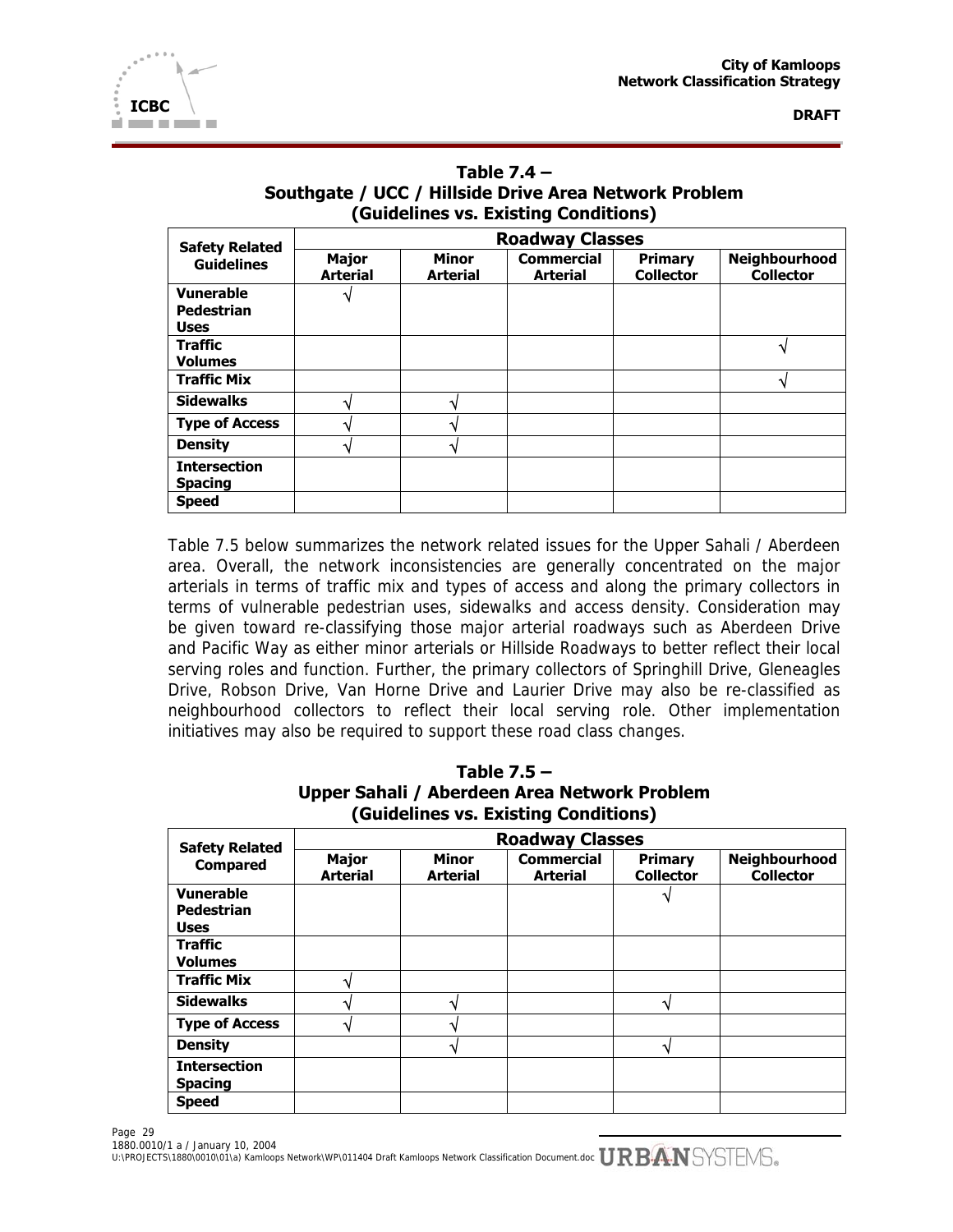

The recommended classified network is developed in response to the assessment of existing conditions along the primary roadways in the City and is illustrated in Figure 7.1.

# **7.2 Proactively Addressing Safety**

The Roadway Classification Strategy provides a comprehensive approach to proactively achieve safety and other municipal goals in Kamloops through a broader range of roadway classes, guidelines that support each class and a recommended classified network for all City streets.

It is not anticipated that the Classification Strategy can be implemented immediately. In fact, it may take several years before the recommendations of the Strategy are reflected in policies, plans and procedures to be effective. Once the recommeded classification system and guidelines as well as the classified network in the Strategy are fully supported in principle by the City, steps may be taken to incorporate them in policies and plans that influence transportation and land use. For example, future updates to the City's Official Community Plan (OCP) and transportation plan provide the forum for introducing a classification system. It must be recognized that the primary reason for these changes and the new approach is not only to better reflect the range of roadways conditions in the City today, but to achieve the goals for safety, mobility, quality of life and other City-wide interests. Other policies and bylaws may also be modified to incorporate the expanded guidelines for each roadway class which explicitly define the desired approach to designing, constructing and managing each roadway class.

Once there is broader acceptance and understanding of the updated classification system in Kamloops, the City will want to use these guidelines for the planning and design of all new roadways. Further, the City will also want to establish procedures to manage the classified network and to address those inconsistencies described in Section 5 of the Strategy. In these circumstances, responses to those differences between the guidelines and existing conditions may or may not require immediate action. These actions may include:

- **Network Change** Address the inconsistency through changes to the condition where inconsistencies exist between the guidelines and existing roadway.
- **Speed management** Reduce traffic speeds on less safe travelled roadways to decrease or prevent accidents.
- **Route management** Modify route choice to enhance mobility on certain routes and discourage usage of less desirable routes (via signage or physical barriers).

In general terms, the timing for the implementation of the following responses may vary.

> 1. Address inconsistency as part of an upcoming or planned development project;